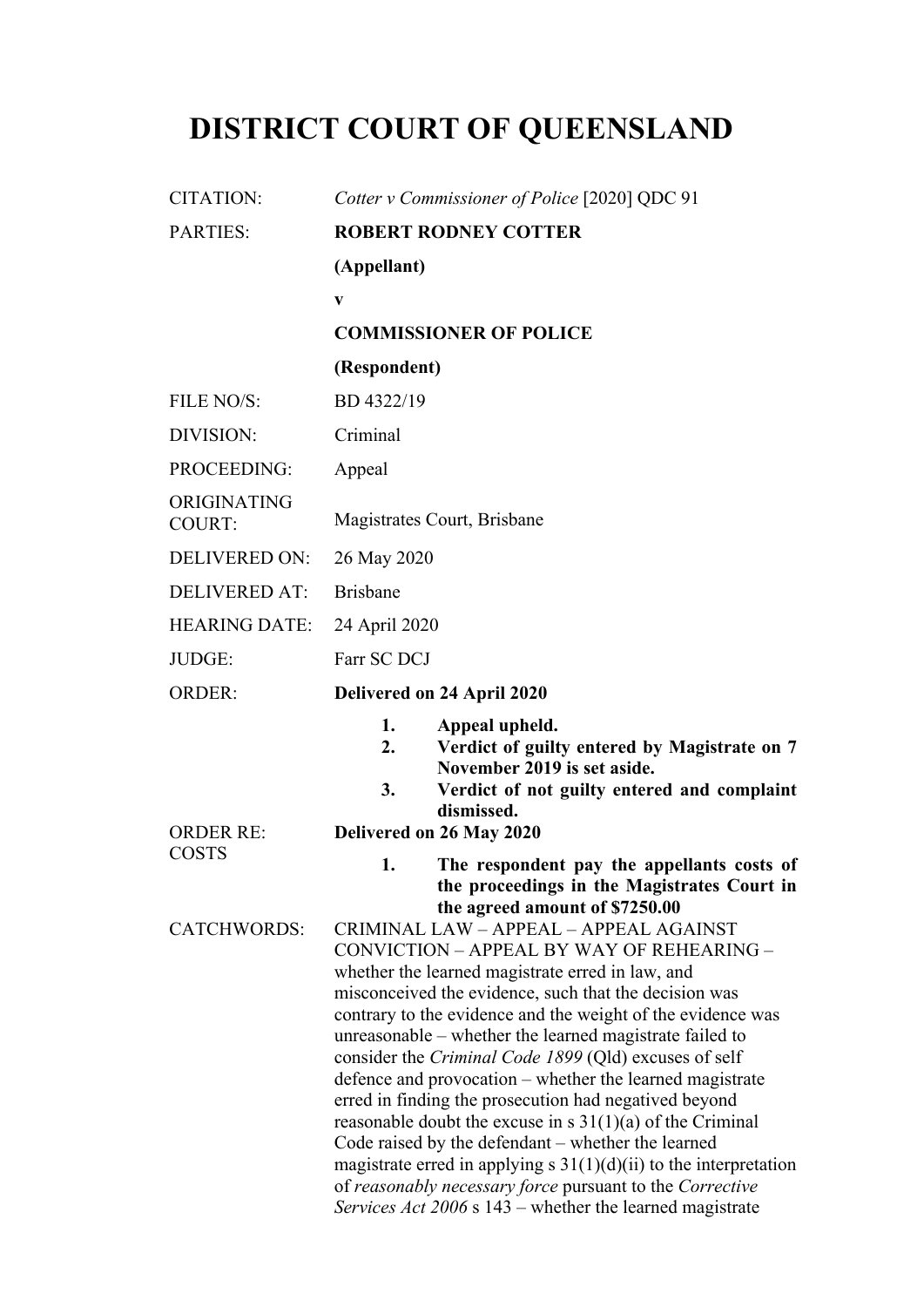misconceived the evidence of prosecution witnesses Cussh and Wells by finding that their evidence meant the complainant posed no threat of harm to the defendant – whether the learned magistrate erred in wrongly applying the evidence of the prosecution witness Speck by concluding that there were use of force alternatives available to the defendant and that the force used by the defendant was not reasonably necessary – whether the learned magistrate erred in relying on the evidence of police officers Cussh and Wells to make findings about the procedures at Woodford Correctional Centre – whether the learned magistrate misconceived the relevance of the evidence that material parts of the CCTV footage of the incident were deleted – whether the learned magistrate erred in not considering the prior inconsistent statement of the complainant to the witness Cunliffe – whether the learned magistrate further erred in not weighing the impact of this evidence on the credibility of the complainant – whether the learned magistrate erred in disregarding the evidence of the defendant – whether the learned magistrate erred in accepting the evidence of the complainant.

| <b>COUNSEL:</b>    | J W R Sibley, Solicitor for the appellant                           |
|--------------------|---------------------------------------------------------------------|
|                    | L Maleckas, Solicitor for the respondent                            |
| <b>SOLICITORS:</b> | Sibley Lawyers for the appellant                                    |
|                    | Office of the Director of Public Prosecutions for the<br>Respondent |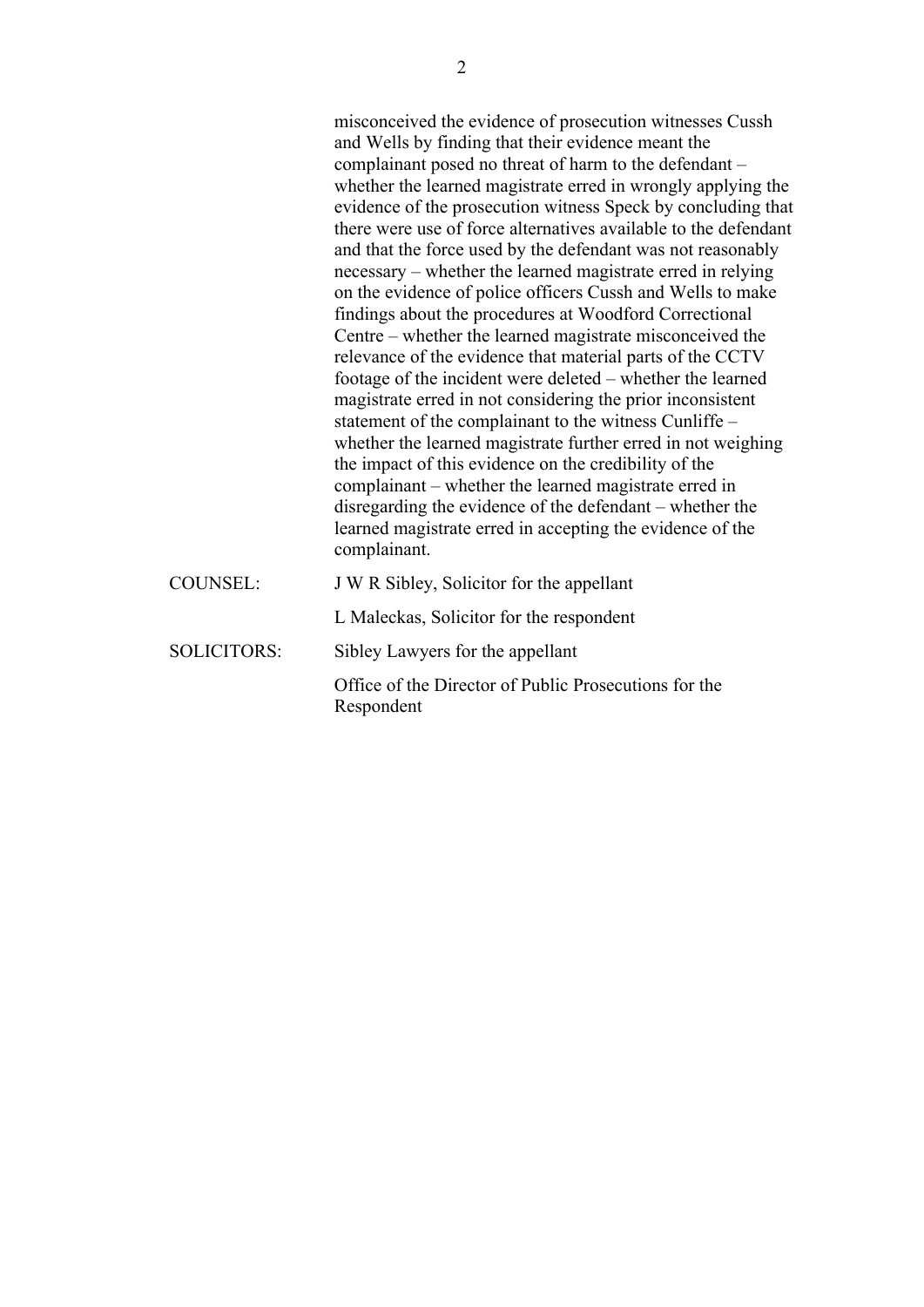#### **Background**

- [1] The appellant was convicted of assault occasioning bodily harm after trial in the Magistrates Court at Brisbane on 7 November 2019. He appealed against that conviction and relied on the following grounds of appeal:
	- I. The learned magistrate erred in law, and misconceived the evidence such that the decision was contrary to the evidence and the weight of the evidence was unreasonable including for the following reasons;
		- (a) The learned magistrate erred in failing to consider the *Criminal Code* excuses of self-defence and provocation raised fairly on the evidence and not challenged by the prosecution through cross-examination of the defendant;
		- (b) The learned magistrate erred in finding that the prosecution had negatived beyond reasonable doubt the excuse in s. 31(1)(a) of the *Criminal Code* raised by the defendant;
		- (c) The learned magistrate erred in applying the discussion of s  $31(1)(d)(ii)$  in *R v Lentini* [2018] QCA 299 to the interpretation of *reasonably necessary force* pursuant to s. 143 of the *Corrective Services Act 2006*;
	- II. The learned magistrate misconceived the effect of the evidence of the prosecution witnesses Cussh and Wells and then wrongly found that:
		- (a) their evidence was inconsistent with the evidence of the defendant; and
		- (b) their evidence meant that the complainant posed no threat of harm to the defendant;
	- III. The learned magistrate erred in wrongly applying the evidence of the prosecution witness Speck in finding that there were use of force alternatives available to the defendant and that the force used by the defendant was not reasonably necessary;
	- IV. The learned magistrate erred in relying on the evidence of police officers, Cussh and Wells, to make findings about the procedures at Woodford Correctional Centre, when that evidence was inconsistent with the evidence of all of the witnesses who were Correctional Services officers;
	- V. The learned magistrate misconceived the relevance of the evidence that material parts of the CCTV footage of the incident were deleted;
	- VI. The learned magistrate erred in not considering the prior inconsistent statement of the complainant to the witness Cunliffe. The learned magistrate further erred in not weighing the impact of this evidence on the credibility of the complainant;
	- VII. The learned magistrate erred in disregarding the evidence of the defendant;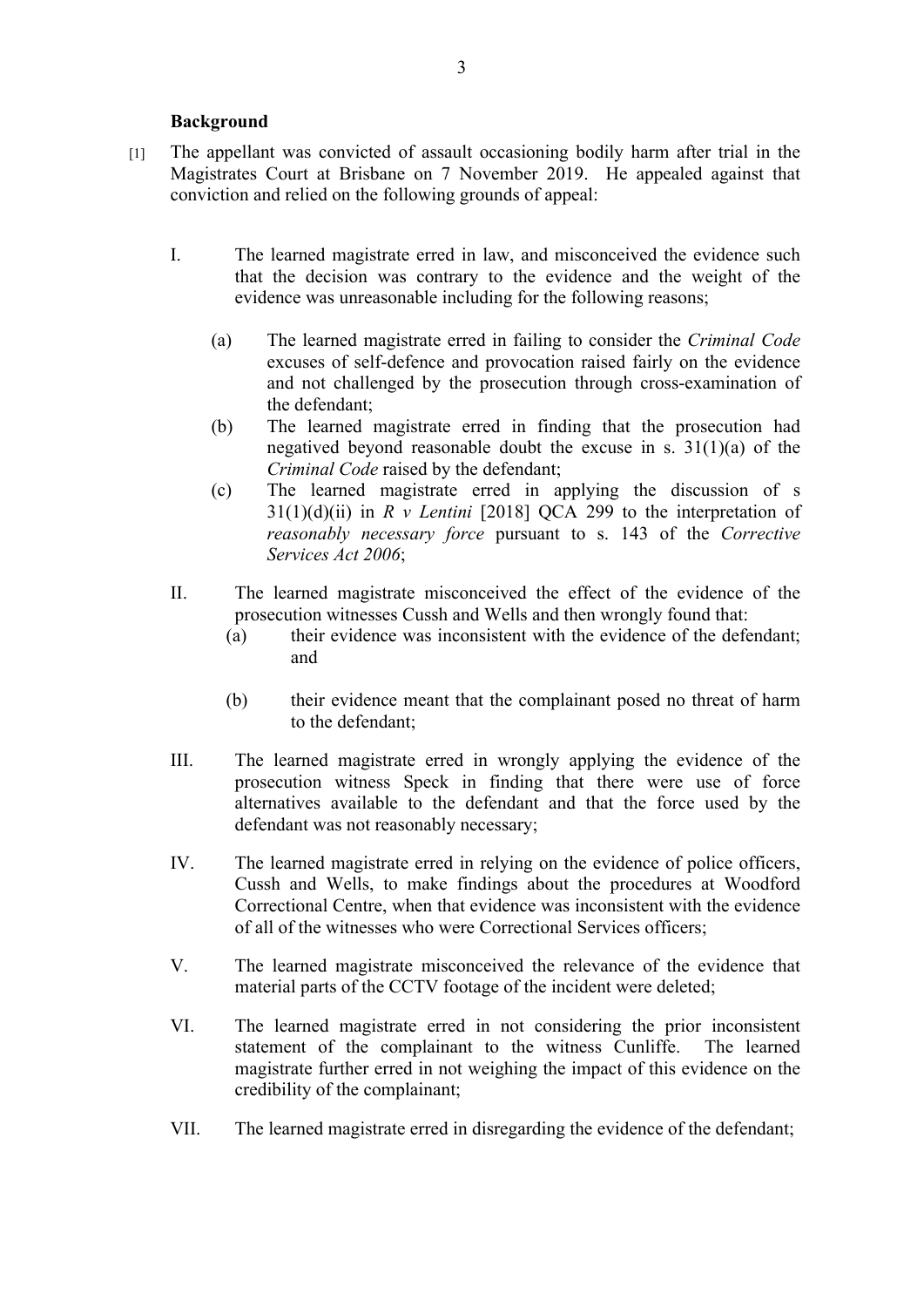- VIII. The learned magistrate erred in accepting the evidence of the complainant, and, finding that it was consistent with the CCTV footage and the witnesses Cussh and Wells;
- IX. The learned magistrate intruded unreasonably into the adversarial arena of the trial resulting in an unfair trial by preventing the defence from:
	- (a) making proper submissions;
	- (b) leading admissible relevant evidence;
	- (c) developing argument;
	- (d) cross-examining witnesses; and
	- (e) answering objections raised by the prosecution.<sup>1</sup>
- [2] The appeal was heard by this Court on 24 April 2020. The respondent conceded the appeal and agreed that the verdict of guilty should be set aside and substituted with a verdict of not guilty.
- [3] I then upheld the appeal and entered a substituted verdict of not guilty on that date.
- [4] These are my reasons for that decision.

# **Legal Framework**

- [5] The appellant appeals the conviction pursuant to s. 222 of the *Justices Act 1886 (Qld)*. An appeal by way of rehearing involves the appellate court conducting a "real review" of the evidence given at first instance and the reasons for judgment to determine whether the learned magistrate erred in fact or law.<sup>2</sup> To succeed the appellant must establish some legal, factual or discretionary error by the learned magistrate.<sup>3</sup>
- [6] A verdict may be disturbed, if the learned magistrate reasonably ought to have had a sufficient doubt to entitle the appellant to an acquittal.<sup>4</sup> This necessitates the court to independently examine the evidence, including the credibility of witnesses, to make an assessment of the sufficiency and quality of the evidence.<sup>5</sup>
- [7] While due respect should be given to a magistrate being in a position to view the evidence, and bear in mind any advantage he or she had in seeing and hearing the witnesses give evidence, this does not remove the requirement of the judge on appeal to review the evidence and weight the conflicting evidence, and to draw his or her own conclusions. As per *Fox v Percy* at paragraph 25:

"*Within the constraints marked out by the nature of the appellate process, the appellate court is obliged to conduct a real review of the* 

<sup>1</sup> There was a tenth ground of appeal alleging apprehended bias, but the appellant abandoned that ground.

<sup>&</sup>lt;sup>2</sup> *Robinson Helicopter Co Inc v McDermott* (2016) 90 ALJR 679.

 $\frac{3}{4}$  *House v The King* (1936) 55 CLR 499 at 504 – 505.

<sup>4</sup> *Whitehorn v R* (1983) 152 CLR 657, 687.

<sup>5</sup> *Chidiac v R* (1991) 171 CLR 432, 443 – 4 per Mason CJ, 452 – 3 per Dawson J, 459 per Gaudron J; *Knight v R* (1992) 175 CLR 495, 503 per Mason CJ, Dawson and Toohey JJ; *Morris v R* (1987) 163 CLR 454, 463 – 4, 466 per Mason CJ, 473 per Dean, Toohey and Gaudron JJ, 477 – 9 per Dawson J.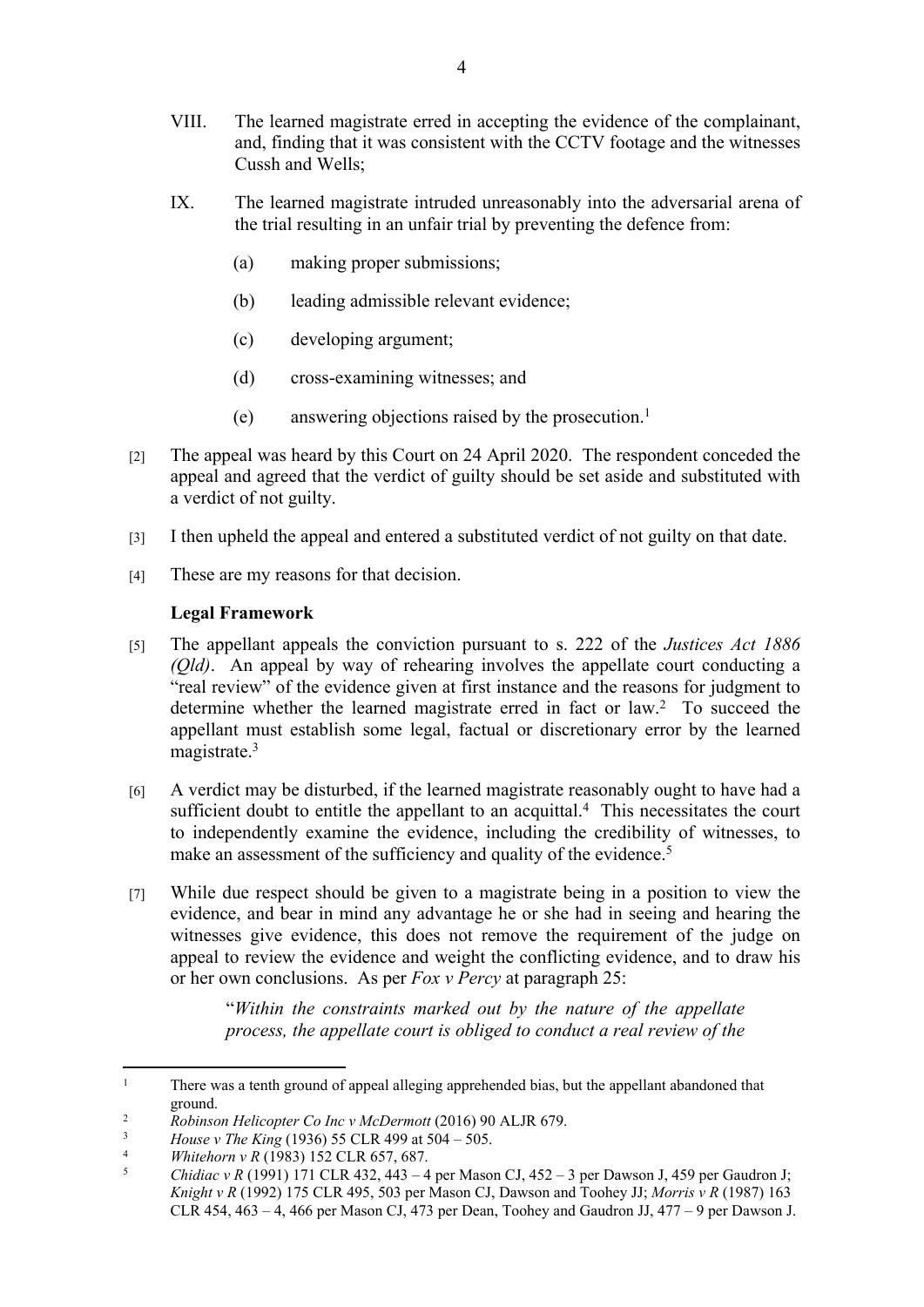*trial and, in cases where the trial was conducted before a judge sitting alone, of that judge's reasons. Appellate courts are not excused from the task of "weighing conflicting evidence and drawing [their] own inferences and conclusions, though [they] should always bear in mind that [they have] neither seen nor heard the witnesses, and should make due allowance in this respect. In Warren v Coombes, the majority of this Court reiterated the rule that: [i]n general an appellate court is in as good a position as the trial judge to decide on the proper inference to be drawn from facts which are undisputed or which, having been disputed, are established by the findings of the trial judge. In deciding what is the proper inference*  to be drawn, the appellate court will give respect and weight to the *conclusion of the trial judge but, once having reached its own conclusion, will not shrink from giving effect to it.*" 6

#### **Evidence regarding the incident**

- [8] The complainant, Matthew James Long, was serving a term of imprisonment at Woodford Correctional Centre. The appellant, Rodney Robert Cotter, was a Corrective Services Officer at that Centre.
- [9] It is alleged that on 23 January 2018, Cotter unlawfully assaulted Long, and did him bodily harm. The bodily harm suffered by the complainant was a strain to the neck. The date, place and the fact of bodily harm were not contentious issues at trial.
- [10] The respondent has accurately summarized the evidence of each witness of relevance in the written outline of submissions and I have borrowed heavily from that in the following summation.
- [11] The evidence consisted of nine witnesses for the prosecution and three witnesses, including the appellant, for the defence. Three exhibits were tendered at trial.
- [12] The below summaries do not include summaries of the evidence of police officer Watt or Stephen Anthony Jones.

#### **Evidence of the complainant**

- [13] The complainant testified that immediately prior to the incident he had received a phone call from his solicitor and discussed an upcoming parole release date. After that phone call ended he was escorted to an interview room. At that stage nothing untoward occurred. He sat down in the interview room with police and was told about another charge that they intended to bring against him. This upset him.
- [14] At the conclusion of that interview, Senior Constable Cussh told the complainant to take his paperwork and "*fuck off*". The complainant stated that Senior Constable Cussh stood up and was "*swearing and carrying on*" and he believed that the officer was going to hit him to the side of the head. The complainant said he "*just stood there, with* [his] *arms down beside* [himself], *waiting for the door to open to get out*". He denied saying anything in response to Senior Constable Cussh and was adamant that his arms were down by his side as he did not want to agitate the

<sup>6</sup> (2003) 214 CLR 118, 126 – 7.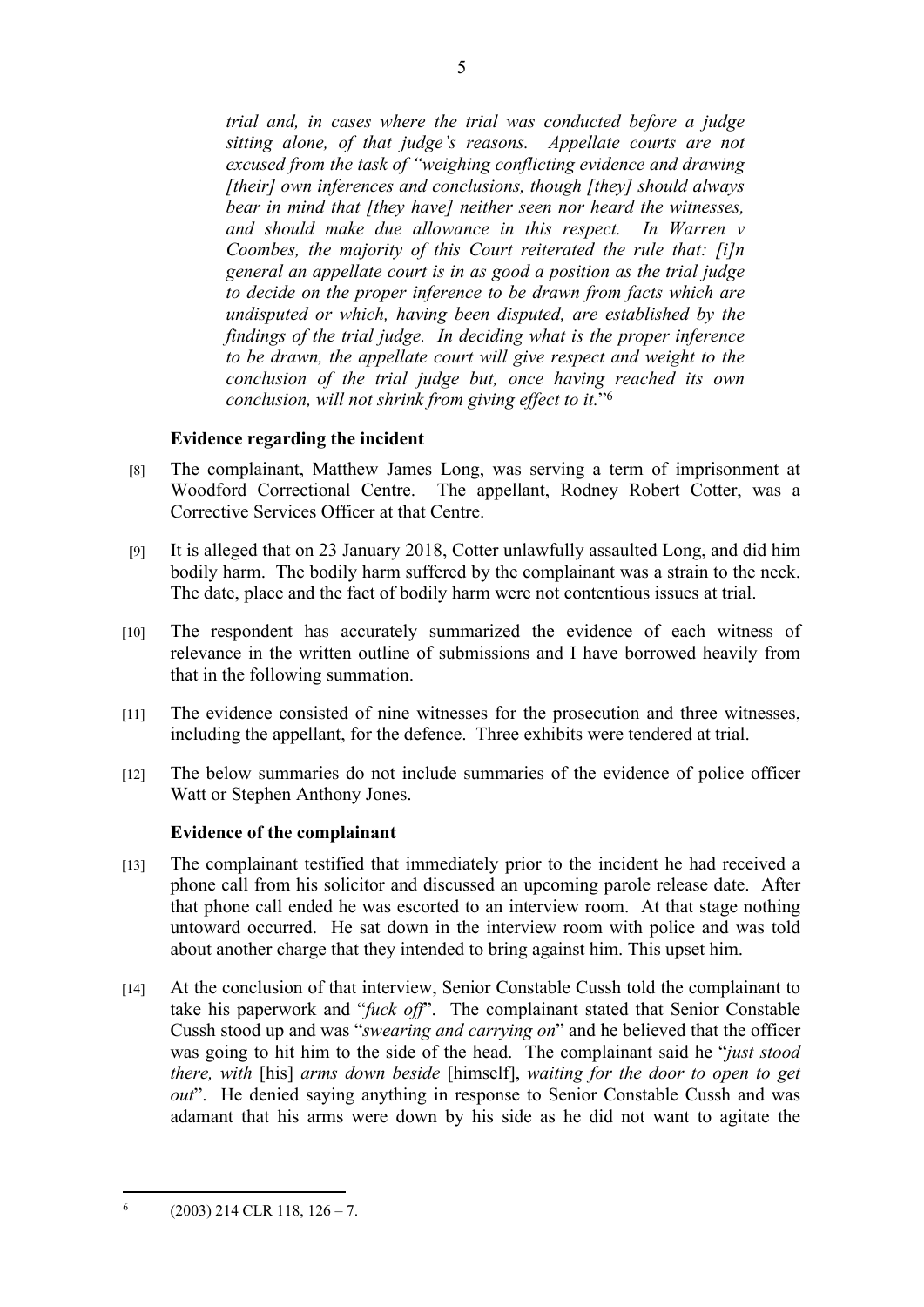situation. He referred to the conclusion of the interview with police and said "*I*  wasn't too good...I just wanted to get out of there and back to me unit."<sup>7</sup>

- [15] He then testified that when the interview room door opened his arms remained by his side. He stood approximately half a metre away from the door when he heard the appellant yell "*he assaulted me*" 8 and grabbed him by the throat. In crossexamination the complainant was played the CCTV footage which showed part of the incident and which showed him standing directly in front of the appellant. The complainant responded "*the door opened…I was walked in, like to go out…I didn't threaten him, nothing like that. I didn't assault him…*".<sup>9</sup> The complainant did concede eventually that he was standing directly in front of the appellant and not half a metre away.<sup>10</sup>
- [16] The complainant stated that when the appellant grabbed him by the throat he used two hands, picked him up and "*banged*" him against the wall.<sup>11</sup> He said his head and shoulders hit the wall causing him to feel a "*humming or buzzing*" sensation.<sup>12</sup>
- [17] When describing the way in which the appellant grabbed him, the complainant said:

"*he grabbed me, one around me throat and one on me chest and pushed me back up against the wall and he had his two, his thumb and his four fingers wrapped in around me throat, like he was going to rip it out*."<sup>13</sup>

The complainant agreed that when he referred to his throat he was referring to his windpipe.<sup>14</sup> He described the pressure used by the appellant as "*phenomenal*".<sup>15</sup>

- [18] The complainant stated that while he was against the wall, the appellant told him not to look at him and to stop resisting. The complainant said he wasn't resisting and "*I was just saying* [to Mr Cotter] *just to stop*".
- [19] The complainant stated that while he was pushed against the wall the appellant repeated "*how do you like that, sonny?*" <sup>16</sup> The complainant said that after that occurred that it all started getting a bit blurry and that that was all he could remember.<sup>17</sup> The police prosecutor then asked the complaint what happened next. The complainant responded,

"*it was just – you know, resist. Pulled my arms right up around me shoulders, swung me around into the corner. Winched me hands right up behind me back and then next minute, hands down, I was escorted out of the room and down to the DU*."<sup>18</sup>

The complainant said that he thought his shoulder was about to be "*ripped out*".<sup>19</sup>

<sup>10</sup> Day 1, Page 100, ll  $35 - 41$ .<br><sup>11</sup> Day 1, Page 44, <sup>11</sup> 1, 10

 $2^{12}$  Day 1, Page 46, ll  $28 - 34$ .

<sup>16</sup> Day 1, Page 45, ll 16 – 39; Page 46, ll 1 – 3.<br><sup>17</sup> Day 1, Page 47, ll 34, 36

- <sup>18</sup> Day 1, Page 47, 11 38 41.<br><sup>19</sup> Day 1, Page 48, 11 16, 26
- Day 1, Page 48, ll  $16 26$ .

<sup>7</sup> Day 1, Page 41, ll 35 – 40.

<sup>8</sup> Day 1, Page 43, ll 15 – 20.

<sup>9</sup>  $\frac{9}{10}$  Day 1, Page 100, ll 5 – 8.

 $11$  Day 1, Page 44, ll  $1 - 10$ .<br> $12$  Day 1, Page 46, 11.28, 24

 $2^{13}$  Day 1, Page 44, 11 35 – 40.

 $14$  Day 1, Page 44, 141.

<sup>15</sup> Day 1, Page 44, 18.

 $17$  Day 1, Page 47, 11 34 – 36.<br>  $18$  Day 1, Page 47, 11 38 – 41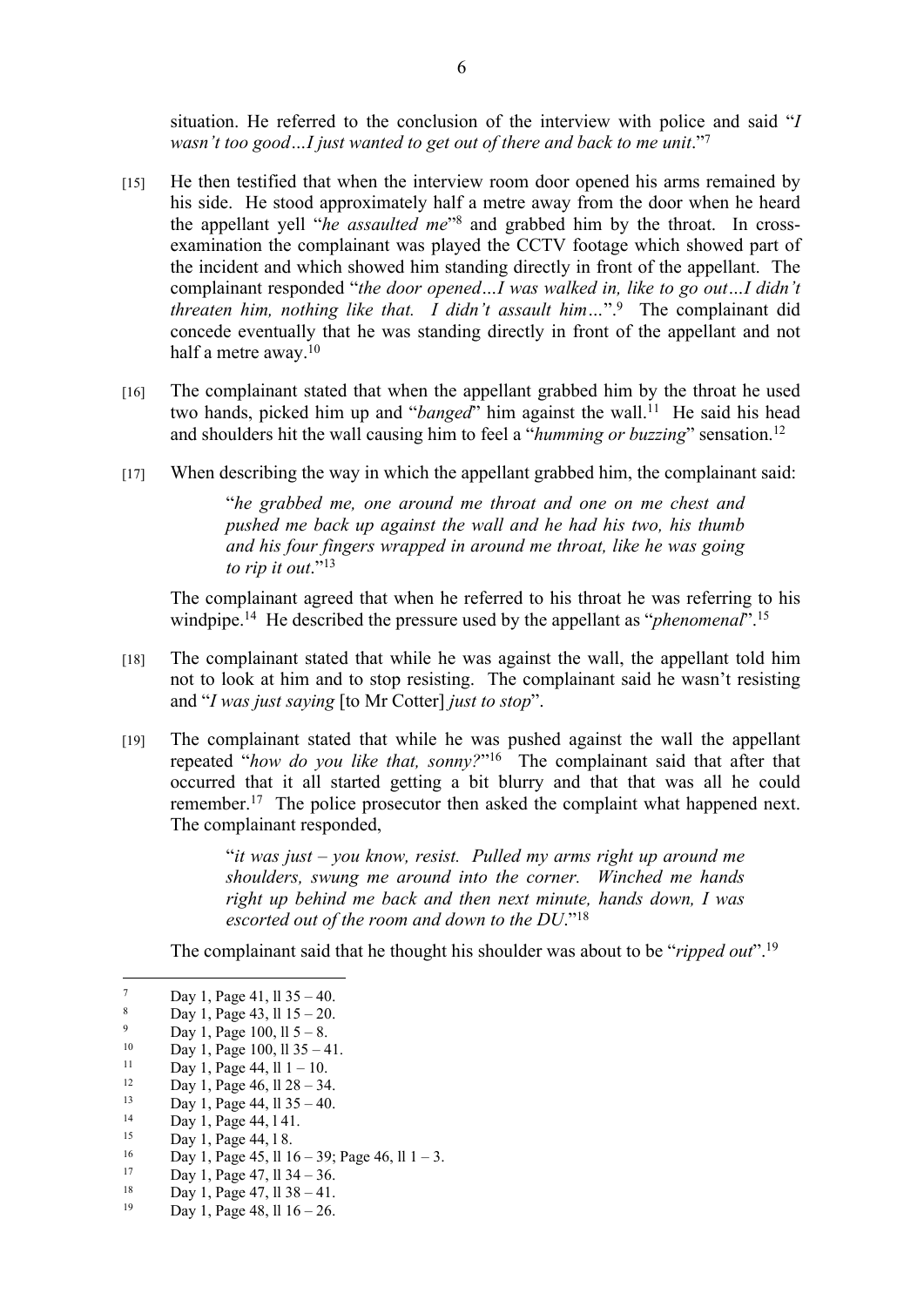[20] In cross-examination, the complainant maintained that he did not behave in any way which was aggressive or abusive.<sup>20</sup> In response, the following extract from the complainant's initial recorded statement was placed on the record:

> "*You know there was a bit of aggression there. I went, here we go. I was grabbing the paperwork and I looked for him. Well, open the door and out – let's go, you know what I mean? And he (Mr Cotter) just went, "boo"*. 21

- [21] When asked if he recalled making that statement to police the complainant said "*no*". Later however the complainant said that when he had said "*there was a bit of aggression there*", he was referring to the police officer and not himself. He later conceded that "*he had the shits*" <sup>22</sup> and agreed he was angry about the "*new charge*".<sup>23</sup>
- [22] The complainant was also cross-examined about a statement he made to police where he said "*I call it an eye for an eye*" but the complainant said he could not recall making such statement.<sup>24</sup>
- [23] When asked in cross-examination if he recalled being loud and aggressive in his tone towards police, the complainant said "*I had the shits and I was – yeah I was pissed off. Yes.*" <sup>25</sup> The complainant also agreed that his tone and body language were aggressive throughout the course of the interview.<sup>26</sup> Late in cross-examination though, the complainant denied being abusive or aggressive and denied raising his voice to police.<sup>27</sup>
- [24] The complainant could not recall speaking with the prison psychologist Leanne Cunliffe, where he allegedly made admissions to being abusive and aggressive, resulting in him being placed in what he described as a headlock as a result of his behaviour. In fact he denied telling anyone he had been abusive or aggressive.
- [25] Later in cross-examination the complainant said that the appellant "*might have summoned me back, but all I can remember is him grabbing me around the throat and up against the wall. That's all I remember.*" 28
- [26] In both examination-in-chief and cross-examination the complainant stated he suffered the following injuries as a result of the alleged assault by the appellant:<sup>29</sup>
	- (a) croaky voice and difficulty speaking for at least three or four days after the event;
	- (b) sore throat;
	- (c) bruising and swelling to his throat;
	- (d) struggled to drink water and swallow food;
	- (e) a lot of swelling, which he said was also noted by the treating doctor;

- <sup>23</sup> Day 1, Page 97, ll 21 22.
- <sup>24</sup> Day 1, Page 97, ll  $36 41$ .
- <sup>25</sup> Day 1, Page 105, ll 6 16.<br><sup>26</sup> Day 1, Page 105, ll 42, 44
- <sup>26</sup> Day 1, Page 105, ll 42 44, Page 109, ll 3 5.<br><sup>27</sup> Day 1, Page 124, ll 5, st Page 125, ll 2, s
- <sup>27</sup> Day 1, Page 124, ll 5 8; Page 125, ll 2 8.<br><sup>28</sup> Day 1, Page 122, ll 2, 15
- <sup>28</sup> Day 1, Page 132, ll 2 15.<br><sup>29</sup> Day 1, Page 70, ll 22, 24.
- <sup>29</sup> Day 1, Page 70, ll 22 24, l 44 and l 45; Page 71, ll 4 5, l 9, l 27, ll 11 23, Page 128, ll 18 29, l 39.

<sup>&</sup>lt;sup>20</sup> Day 1, Page 94, ll  $17 - 18$ .<br><sup>21</sup> Day 1, Page 96, ll 22, 25

<sup>&</sup>lt;sup>21</sup> Day 1, Page 96, ll  $23 - 25$ .<br><sup>22</sup> Day 1, Page 97, 1.8

 $22$  Day 1, Page 97, 18.<br>  $23$  Day 1, Page 97, 11.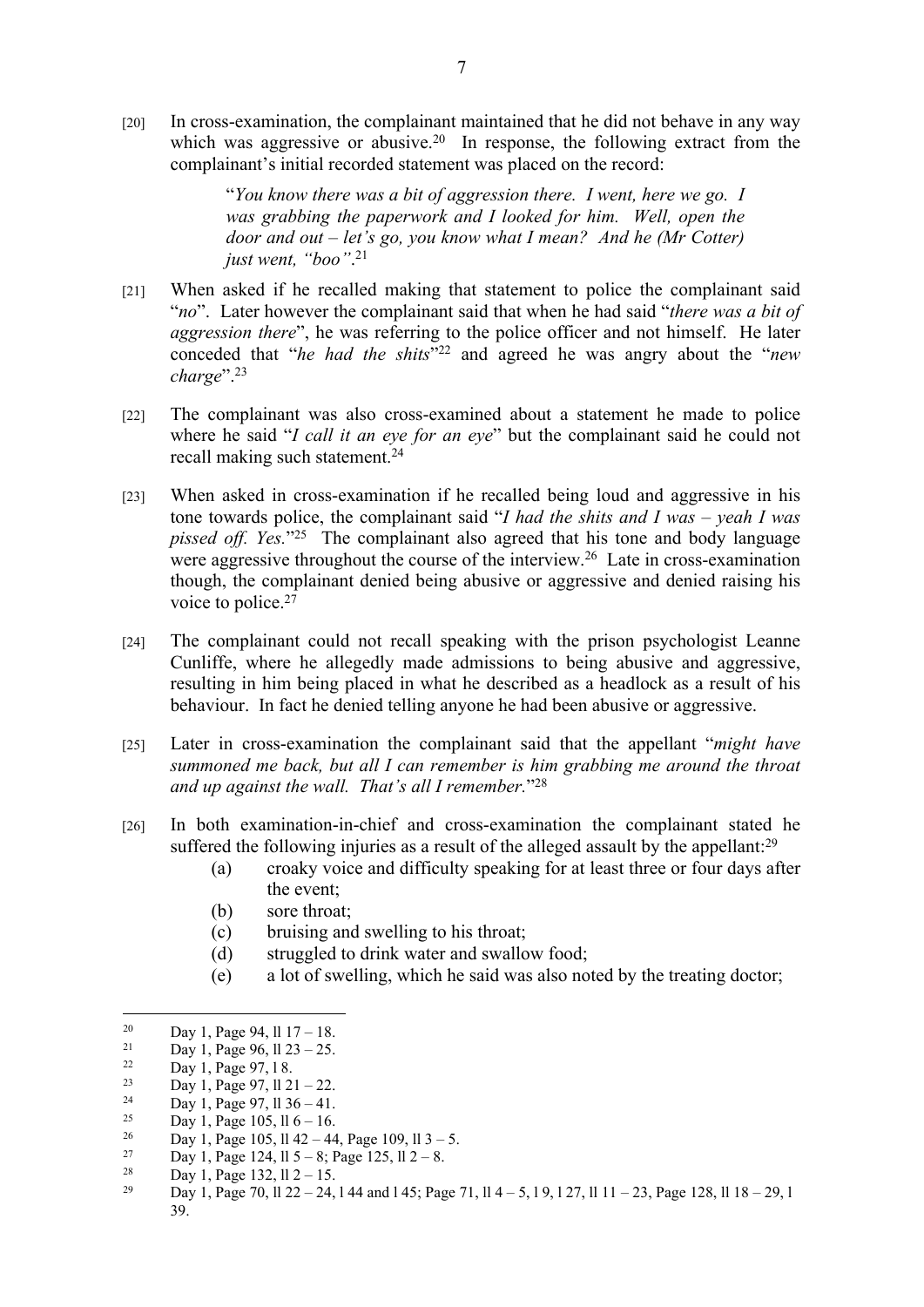- (f) lump at the back of his head; and
- (g) tight and sore right shoulder.

## **Evidence of Dr Hearn**

- [27] Dr Hearn examined the complainant the day after the alleged assault. Dr Hearn stated that the complainant presented with pain to his shoulder and neck but was able to eat and drink and had no damage to his airway. The complainant was diagnosed with a moderate strain or pain in his neck.
- [28] Dr Hearn noted the following when examining the complainant:  $30$ 
	- (a) he looked normal on inspection;
	- (b) significant tenderness to palpation from the middle of the cervical spine to the paravertebral muscle (back of the neck) on both sides, but was more to the left than to the right;
	- (c) mild bony tenderness to the left shoulder;
	- (d) no tenderness to the front of the throat/windpipe;
	- (e) no pain to the rear of the head; and
	- (f) no bruising or swelling anywhere to the head, neck or back.

## **Evidence of Senior Constable Wells**

- [29] Senior Constable Wells said as soon as the complainant entered the interview room he was agitated, slumping down in the chair, turning away from police, shaking his legs, moving/swinging his arms and occasionally whistling.<sup>31</sup> She recalled the complainant raising his voice at intermittent periods and that, although she did not feel threatened by his behaviour, it nevertheless concerned her and she wanted the interview to be over and done with as she found him to be unpredictable.<sup>32</sup>
- [30] In cross-examination, Senior Constable Wells said although she did not consider the complainant's tone of voice to be personally abusive, she recalled it having an "*abusive element*". She stated that the complainant was angry about something which was reflected in "*the tone of his manner*".<sup>33</sup> She said that she did not feel personally threatened because she knew Corrective Services were outside and were able to take control if necessary.<sup>34</sup> She also clarified that her threshold for feeling personally threatened was higher than others due to the nature of her job.<sup>35</sup>
- [31] Senior Constable Wells recalled that when the appellant came into the room she recalled him saying words to the effect of "*don't fucking move*". She understood this to mean "*to not resist*".<sup>36</sup>
- [32] Senior Constable Wells agreed that she was trained in a number of restraint methods and that one of those methods was the hypoglossal neck restraint technique.<sup>37</sup>

#### **Evidence of Senior Constable Cussh**

 $30$  Day 1, Page 51, 14 to Page 53, 14.

 $31$  Day 2, Page 10, ll 43 – 46.

 $3<sup>32</sup>$  Day 2, Page 11, ll 4 – 11, Page 12, ll 2 – 25.

 $2^{33}$  Day 2, Page 25, 11 44 – 46; Page 26, 11 2 – 7.

 $34$  Day 2, Page 28, 136.

 $35$  Day 2, Page 30, ll 9 – 10.<br> $36$  Day 2, Page 30, ll 25, 25

 $36$  Day 2, Page 30, ll 25 – 35.<br> $37$  Day 2, Page 32, 11.35 – 43.

Day 2, Page 32, ll  $35 - 43$ .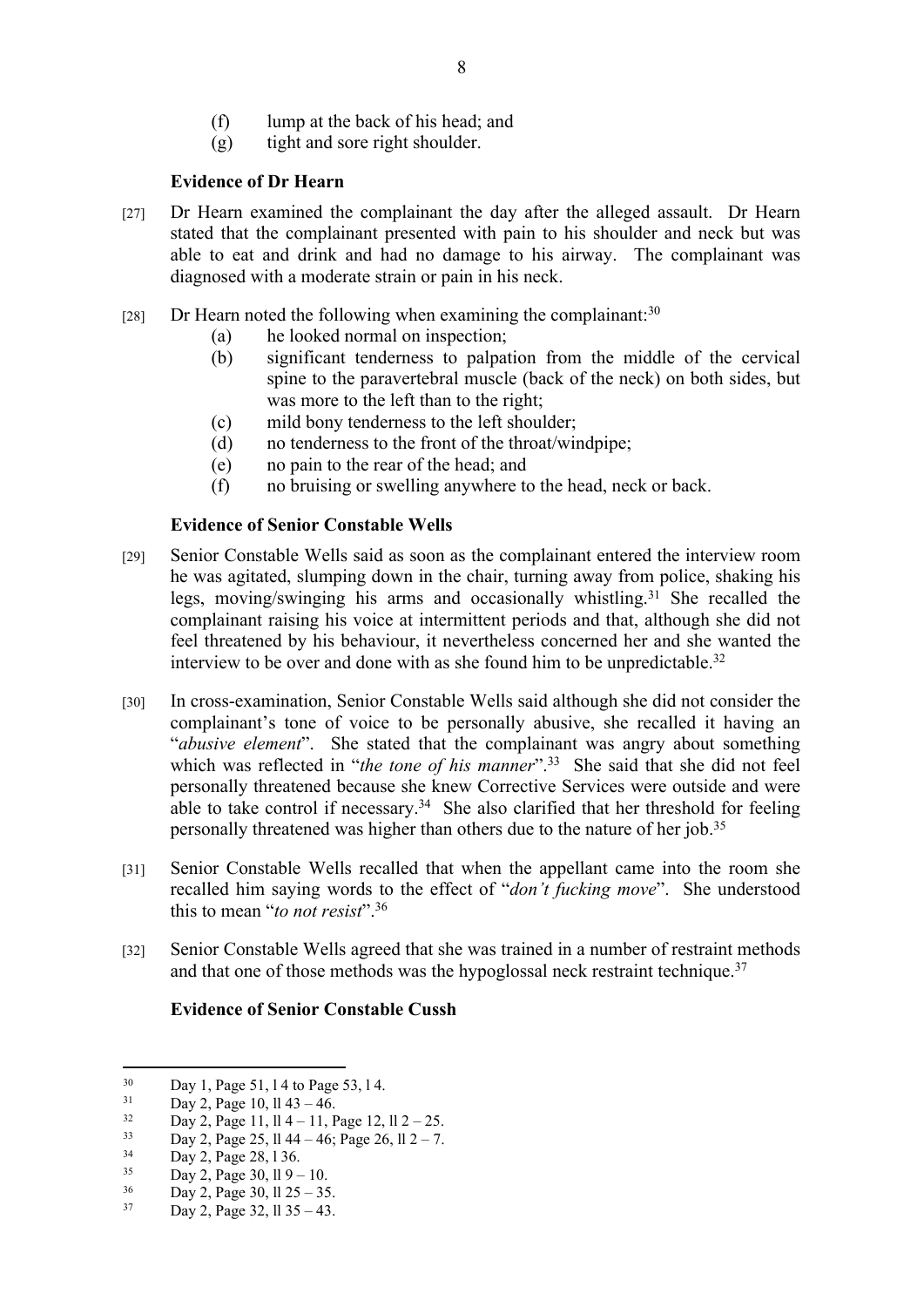- [33] Senior Constable Cussh stated that shortly after the complainant entered the interview room he was very belligerent, aggressive, and raised his voice to a yell. He did not believe that the complainant was yelling at anyone in particular. When questioned as to what he was yelling about, Senior Constable Cussh said that the complainant said words to the effect that his "*life was fucked*".<sup>38</sup> The witness described the complainant becoming red in the face and clenching his fists throughout the interview.<sup>39</sup> The officer said that although he did not feel threatened, the complainant was one of the most difficult prisoners he has ever had to deal with  $40$
- [34] Senior Constable Cussh agreed that Exhibit 1 (the CCTV footage) did not reflect the severity of the complainant's behaviour. He said the footage showed the complainant to be "*calmed down from when he was initially spoken to*" although at the end of the interview the complainant was still ranting and being rude.<sup>41</sup>
- [35] At the end of the meeting Senior Constable Cussh said to the complainant "*here's your paperwork now fuck off*". He acknowledged it was not a comment he should have made. At this time he opened the door and the complainant started to exit the room. After he exited the room the police officer believed that the complainant walked into the appellant.<sup>42</sup>
- [36] Senior Constable Cussh initially said he did not intervene in the incident because he was not supposed to get involved in incidents at correctional centres as it was the responsibility of Corrective Services officers. In cross-examination he agreed that he did in fact assist the appellant in restraining the complainant by grabbing the complainant's arm and putting it behind his body.<sup>43</sup>

#### **Evidence of Corrective Services Officer, Timothy Smith**

- [37] Mr Smith was a Corrective Services officer at the Woodford Correctional Centre. He escorted the complainant from the phone room, where he had spoken to his solicitor, to the interview room, where the incident occurred. Whilst escorting the complainant to that room he said that the complainant appeared to be "*agitated and abrupt*". He said the complainant became more annoyed when he was taken to the interview room and his voice became quite elevated.<sup>44</sup> Mr Smith said that upon entering that room he instructed the complainant to sit down and remain seated with his hands visible on the table 45
- [38] Mr Smith closed the door to the interview room which remained unlocked. He then watched the complainant through the glass and observed him occasionally to stand up, pace and sit down. He also heard the complainant raising his voice.<sup>46</sup> A short time later, Mr Smith was called to another location. Due to the complainant's

 $38$  Day 2, Page 38, ll 19 – 46.

 $39$  Day 2, Page 62, ll  $35 - 39$ ; Page 63, l  $12 - 13$ .<br>  $39$  Day 2, Page 40, ll  $10$ ,  $11$ ; Page 62, ll 5, 6

<sup>40</sup> Day 2, Page 40, ll  $10 - 11$ ; Page 62, ll  $5 - 6$ .

<sup>&</sup>lt;sup>41</sup> Day 2, Page 42, ll  $36 - 37$ .<br><sup>42</sup> Day 2, Page 44, 11.27, 28

<sup>&</sup>lt;sup>42</sup> Day 2, Page 44,  $11\ 27 - 28$ .<br><sup>43</sup> Day 2, Page 67, 12

 $2, Page 67, 12.$ 

 $\begin{array}{cc}\n 44 & \text{Day 2, Page 80, ll } 6-17. \\
 \hline\n 45 & \text{Day 2, Page 81, ll } 45 & 46\n \end{array}$ 

Day 2, Page 81, ll 45 – 46. It is standard procedure for prisoners to keep their hands visible during a meeting/interview.

<sup>46</sup> Day 2, Page 82, 11  $2 - 20$ ; Page 84, 11  $5 - 10$ .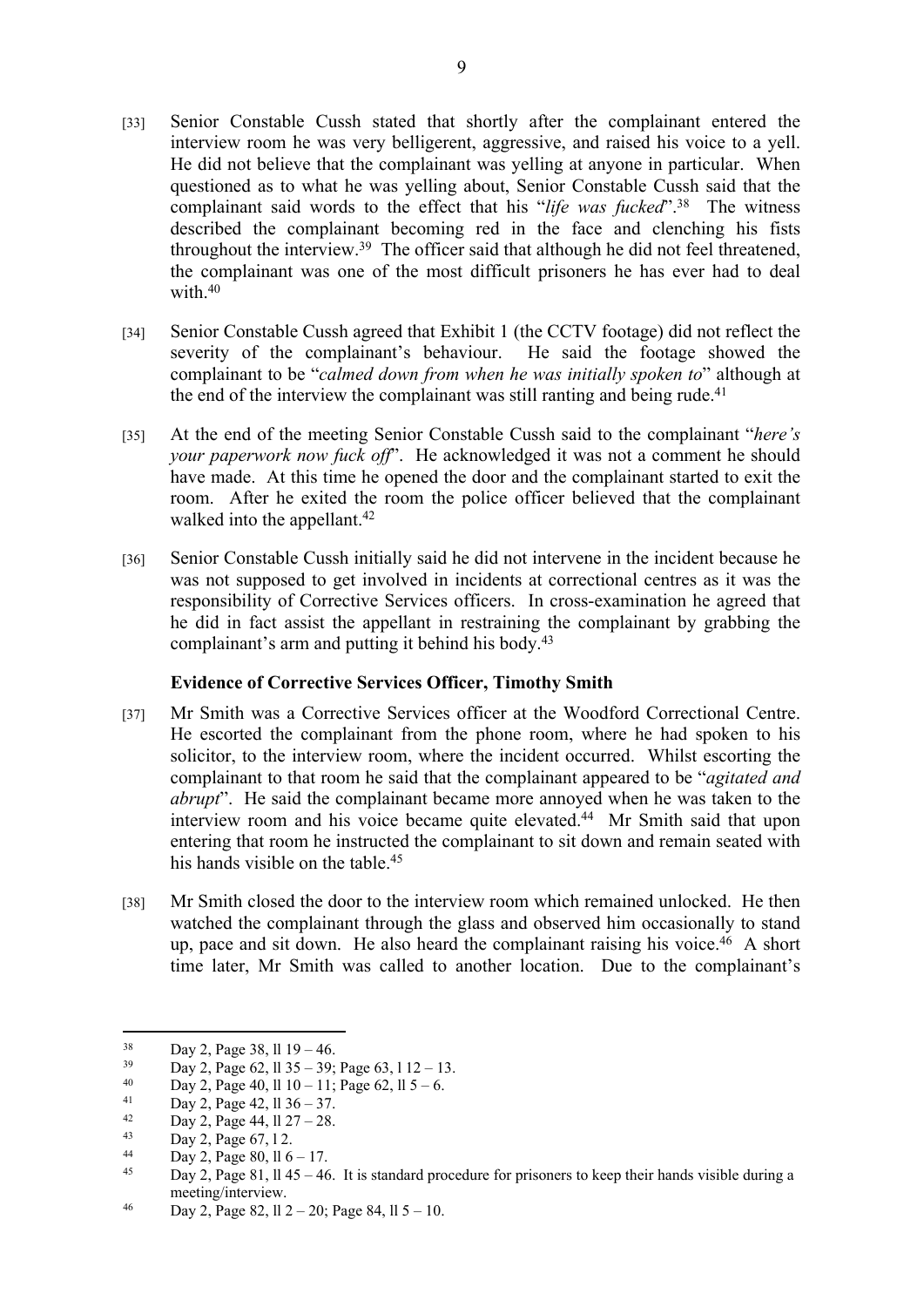behaviour and concern that he had for the safety of the police officers inside the interview room, Mr Smith instructed the appellant to watch the complainant.<sup>47</sup>

- [39] When Mr Smith was in another room he later heard elevated voices coming from that interview room and upon attending he observed the appellant securing the complainant against the wall. He then assisted in restraining the complainant who was resisting by trying to push himself from the wall and moving his hands while being handcuffed.<sup>48</sup>
- [40] In cross-examination, Mr Smith agreed that he was trained in pain compliance techniques. He stated that one of the techniques used is applying pressure to the hypoglossal area under the jawline in short, sharp jabs. Force is applied repeatedly until the person complies with the direction.<sup>49</sup>

#### **Evidence of Craig Steley, Intelligence Officer at Woodford Correctional Centre**

- [41] Mr Steley was involved in the downloading of the CCTV footage of the incident. He agreed that it is normal practice for him to capture all footage from a day irrespective of its relevance.<sup>50</sup> He stated that after being informed of the incident involving the appellant, he decided to capture only a period of what he considered to be relevant in the interview room.
- [42] In cross-examination, Mr Steley explained that he captured a 30-minute period of the hallway (Exhibit 3) in the event it became relevant, despite the incident not occurring in the hallway. He was unable to explain why he considered it relevant to only capture three minutes of the interview room where the incident had actually occurred.<sup>51</sup>

#### **Evidence of Correctional Centre Supervisor, Jorge Speck**

- [43] Mr Speck was the acting supervisor at the residential compound of Woodford Correctional Centre.
- [44] His experience included 17 years in the New South Wales Police Force where he held the rank of Detective Sergeant, Acting Commander of the Plantation Squad and Acting Commander of the Undercover Unit. He was also a trainer at the Police Academy for detective courses and detective designation. He subsequently spent 10 years as an investigation manager for the Australian music industry and was a consultant who provided law enforcement management to both domestic and international clients.<sup>52</sup>
- [45] Mr Speck gave evidence regarding the training of Corrective Services officers and the use of pain compliance techniques. He referred to techniques used by officers which involve the neck. He referred to unfavourable methods which involved officers striking a prisoner and escalating a situation to a point where the officer is assaulted.<sup>53</sup>

<sup>47</sup> Day 2, Page 84, ll 26 – 31; Page 100, ll 37 – 45, Page 101, ll 2 – 4.

<sup>&</sup>lt;sup>48</sup> Day 2, Page 88, ll 24 – 32; Page 102, ll 20 – 31.

 $\frac{49}{50}$  Day 2, Page 104, ll 2 – 27.

 $50$  Day 2, Page 111, ll 1 – 4.<br> $51$  Day 3, Page 32, 11, 1

 $51$  Day 3, Page 32, ll 1 – 4.<br> $52$  Day 3, Page 90, 11, 11, 2

 $52 \qquad \text{Day 3, Page 90, } \frac{1111 - 21}{22}$ 

Day 3, Page  $92, 123 - 35$ .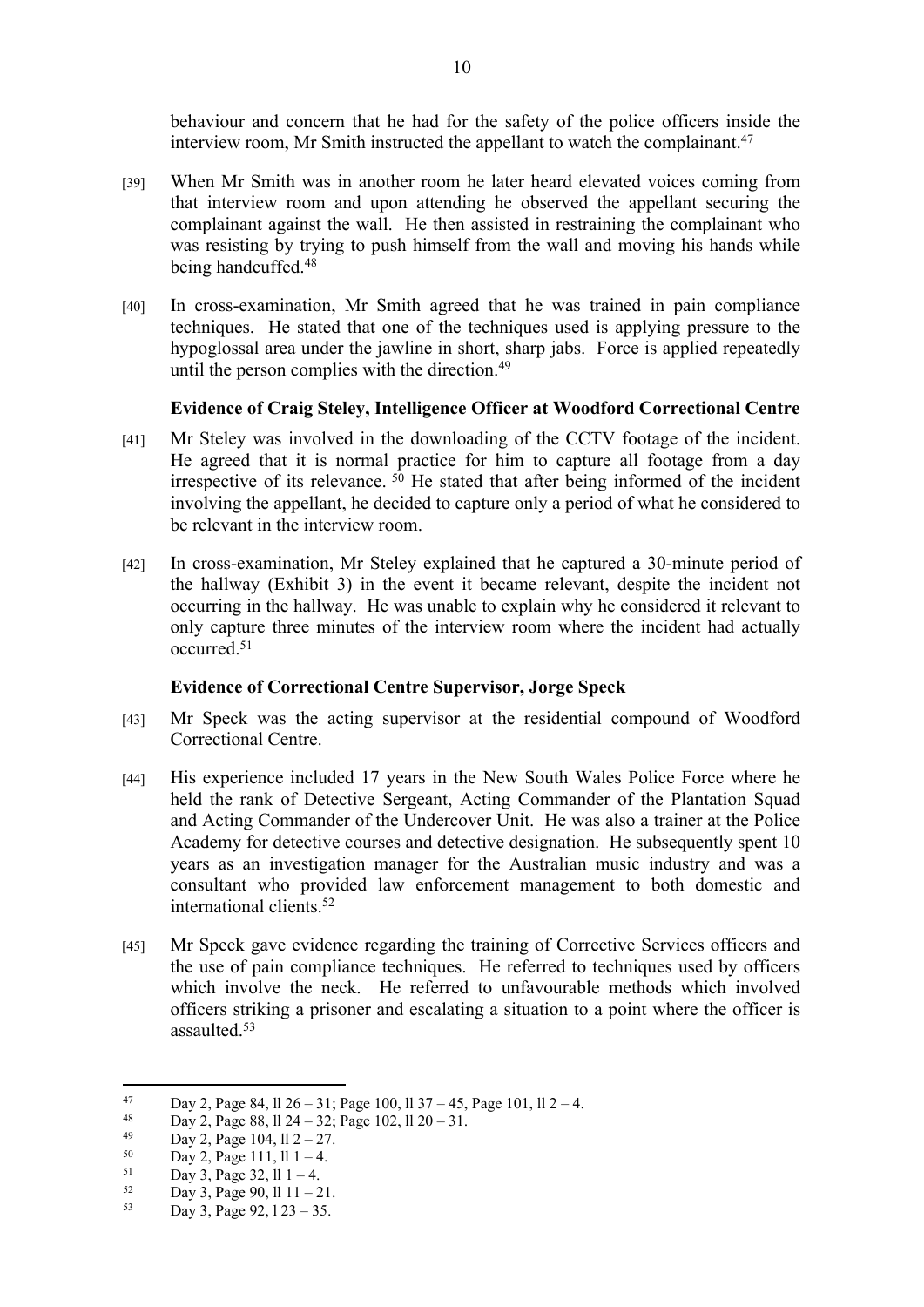- [46] Mr Speck stated the more favourable option would be for an officer to use the hypoglossal pain restraint technique. The technique involves pressure being applied to a pressure point which is located under the jawline, approximately one inch forward of the mandibular angle. He said when using this technique, the person applying the technique moves their thumb to the pressure point and uses short jabs for compliance. If a person does not comply, the officer tries three or four more times before moving onto another technique.<sup>54</sup>
- [47] Mr Speck explained the importance of gaining control of the prisoner's head when applying the technique. If the head is not controlled a prisoner is able to spit, bite, grab, head butt or otherwise assault the officer.<sup>55</sup> Mr Speck explained to have control of the head an officer needs to get hold of the prisoner's head however they can (from the front or from behind). He explained controlling the prisoner's head may involve pushing it into a wall to get some stabilization.<sup>56</sup>
- [48] Mr Speck discussed his experience in applying the hypoglossal technique:

"*It's an approach I have taken and I would take and I would encourage…people to take if you need to encourage them in confined spaces, so in cells…or in narrow walkways…where you don't have room to take somebody to the ground, or, you know, you don't want into…an exchange of physical blows, or you don't want to otherwise be overpowered. So if you want to get in and get some compliance by force…it's very effective, and there are less risks than some of the other obvious techniques that you could think about using…it's tidy and it doesn't invite an escalation…*" 57

[49] In re-examination Mr Speck was questioned in relation to the continuum of compliance. He was asked to consider how an officer would respond in circumstances where they "*had all the time in the world*". Mr Speck said if there was no immediate need to gain compliance the officer could make declarations.<sup>58</sup>

# **Evidence of Corrective Services Officer, Per Thor Arronson**

[50] Mr Arronson was a Corrective Services officer at Woodford Correctional Centre and assisted in restraining the complainant at the time of the incident. When he entered the room he observed the complainant being restrained against the wall by the appellant. He then assisted the appellant, noting that the complainant's body at the time was tense. He said once the complainant was handcuffed his body relaxed.<sup>59</sup>

#### **Evidence of Robert Rodney Cotter**

[51] Mr Cotter described the complainant as yelling and being aggressive. He said at one stage the complainant looked towards the Corrective Services officers and said, "*wait 'til I come out there. I'll wipe that fucking smile off your face.*" <sup>60</sup> The witness said that when inside the interview room the complainant was whistling, shaking his

 $54$  Day 3, Page 92, ll 38 – 45; Page 93, ll 2 – 40.

Day 3, Page 94,  $11 \, 2 - 7$ .

 $56$  Day 3, Page 94, ll  $10 - 25$ .<br> $57$  Day 2, Page 04, 11.20, 46

 $57$  Day 3, Page 94, 11 29 – 46.<br> $58$  Day 3, Page 107, 11 40, 47

 $58$  Day 3, Page 107, ll 40 – 47; Page 108, ll 2 – 24.

 $59$  Day 3, Pages  $13 - 19$ .<br>  $50$  Day 4, Page 16, 17.

Day 4, Page 16, 17.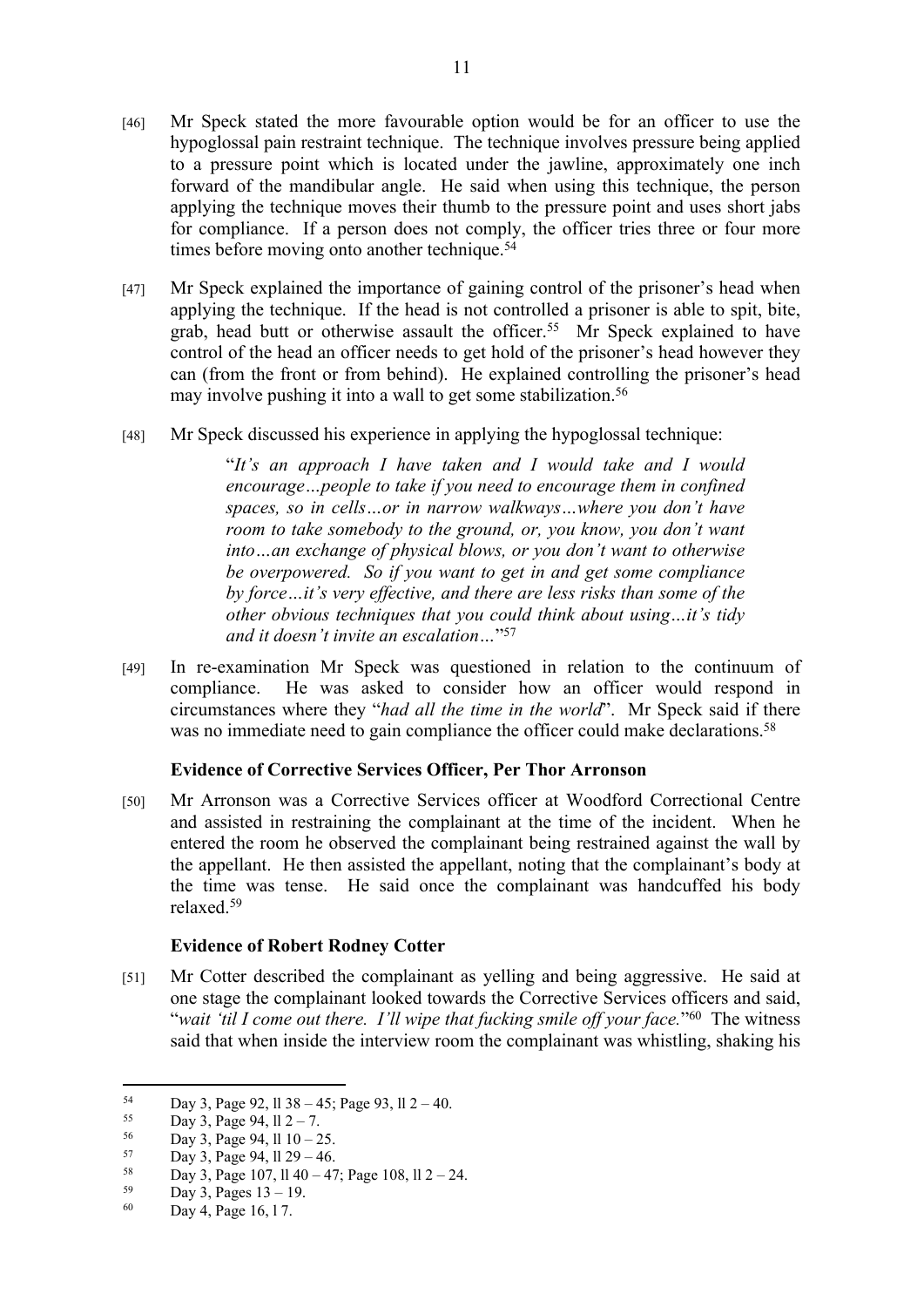legs, was red in the face and was verbally abusing police. He said that he believed that the complainant was going to assault someone.

- [52] Mr Cotter continued to monitor the complainant, and at one time observed the complainant to jump up after causing a loud bang noise with some paper. He said that he remembered thinking at that stage, "*fuck, it's on in there. It's on in there. There's going to be an assault.*" 61
- [53] At this time the appellant observed Senior Constable Cussh stand up to reach for the door. He believed that this was for the purposes of allowing the appellant to enter the room. The door opened and the complainant looked at the appellant directly with a look of rage.<sup>62</sup> The appellant said that he believed that the complainant was going to "*knock him out*". The complainant then walked directly towards the appellant, who at that time was unsure if he was about to be assaulted or whether police were about to be assaulted. The appellant explained that there was a requirement for all prisoners to remain seated in such circumstances and that they should do so until a Corrective Services officer escorts them from the room.<sup>63</sup>
- [54] The appellant stated in evidence that his primary concern at that particular point in time was for the welfare of the police. He said that he consequently moved closer towards the police officers at which time the complainant approached him and struck his chest with either his shoulder or his chest. The appellant said he reacted by pushing the complainant backwards to create space between them. The appellant described the tension in the room as being "*next level*" and believed that the complainant was about to assault him again. He said that he then grabbed the complainant as safely as he knew how, and tried to control his head and neck, and pushed him into the corner.
- [55] The appellant said that after pushing the complainant towards the wall the complainant resisted. The appellant said that he did "*the only thing that I felt safe enough to do and grabbed hold of the prisoner.*" 64
- [56] The appellant recalled grabbing the complainant around the back of the neck with his thumbs underneath the jawline to try to control his head so that he could not head butt, bite or spit. He said that by securing his head it enabled him to pin him to the wall with his elbows and achieve a pain compliance technique through the hypoglossal. He said that the complainant continued to resist by tensing his body.
- [57] The appellant was questioned about the expression on his face when he pushed the complainant toward the wall. The appellant said that he did not feel anger or rage and elaborated further:

"*At that particular point in time, I did feel threatened. I can't tell you whether it was anger. I can tell you that it was not 'angry rage' and when you are explaining to a prisoner the ramifications of assaulting staff whilst you are a prisoner in a correctional facility, it's not done with a smile on your face*."<sup>65</sup>

<sup>61</sup> Day 4, Page 18,  $119 - 20$ .

<sup>&</sup>lt;sup>62</sup> Day 4, Page 18, ll 19 – 22.

<sup>63</sup> Day 4, Page 18,  $\ln 29 - 31$ .<br>64 Day 4, Page 20,  $\ln 16 - 17$ 

 $^{64}$  Day 4, Page 20, ll 16 – 17.<br>  $^{65}$  Day 4, Page 27, 11.40, 42

Day 4, Page 37, ll  $40 - 43$ .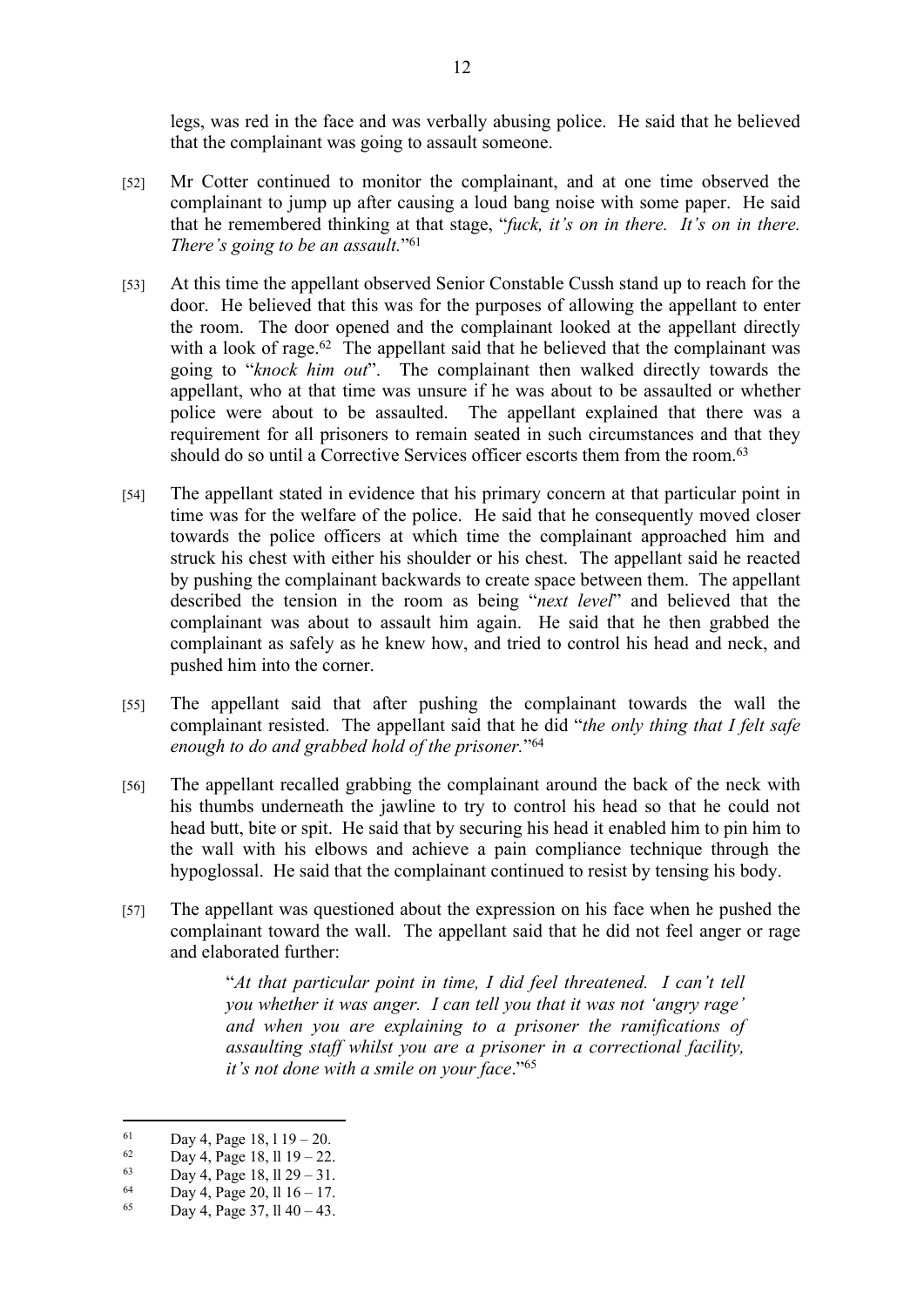## **Evidence of Leanne Cunliffe**

- [58] Ms Cunliffe is a psychologist with Queensland Corrective Services. She spoke to the complainant the day after the incident and took contemporaneous notes. There was contention in regards to whether the complainant used certain words such as "*aggressive*" and "*chokehold*" when speaking with her. She maintained that he used the word "*chokehold*" but was unable to clarify the precise words regarding his abusive behaviour.
- [59] Ms Cunliffe's notes were read aloud for the record and stated:

"*Prisoner Long reported…significant distress in relation to the charge and wanted* [indistinct] *reported he had spoken to his lawyer when QPS officers approached him and served him* [indistinct]*…The prisoner reported he became extremely agitated and became abusive, thus QCS staff intervened and he was placed in a chokehold, and then was transferred to the DU*."

# **Evidence of Adele Juffs**

[60] Ms Juffs was employed as a Corrective Services officer and was the appellant's supervisor. She considered the appellant to be professional and reliable and she never had concerns about his use of force.

## **Grounds of appeal**

## **The learned magistrate erred in failing to consider the** *Criminal Code* **excuses of self-defence and provocation raised fairly on the evidence and not challenged by the prosecution through crossexamination of the defendant.**

- [61] The learned magistrate concluded that the complainant did not assault the appellant, and therefore it was not necessary to consider self-defence or provocation.
- [62] Section 271(1) of the *Criminal Code* provides that if a person is unlawfully assaulted and did not provoke the assault, then that person is permitted to use such force as is reasonably necessary to make effectual defence.
- [63] The appellant stated in evidence that when the door to the interview room first opened, the complainant rushed towards him with an angry look on his face. He then made contact with the appellant's chest and the appellant reacted by pushing the complainant to create distance and then applied the pain compliance technique in order to gain compliance.
- [64] It is a defence at law if there are circumstances which may justify a pre-emptive strike in self-defence. The primary rule, as outline in *R v Lawrie,*<sup>66</sup> per Connolly J at 505:

"*…this is not to say however that what is reasonably necessary to make effectual defence will not depend on the circumstances as* 

<sup>66</sup> [1986] 2 Qd R 502.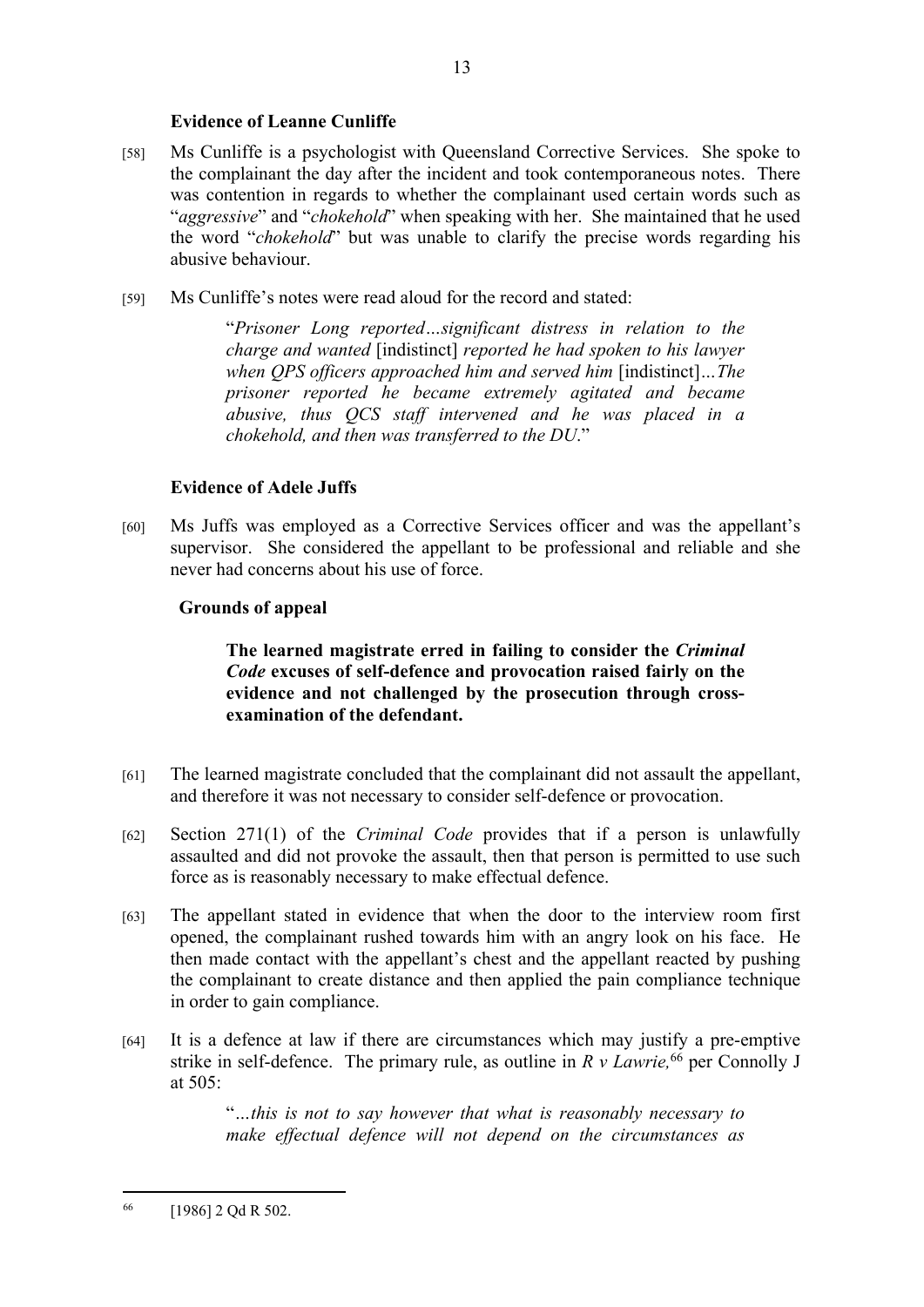*perceived by the defender. An honest and reasonable belief that a blow is about to be struck may justify a pre-emptive blow.*"

- [65] In the case of *Whyte v R*<sup> $67$ </sup> what was reasonable in making an effectual defence depended on the nature of the attack. If a person is in imminent danger, it may be necessary for that person to take immediate action to avert that danger. This is relevant in circumstances when a defendant did what he/she honestly and instinctively thought was necessary in a moment of unexpected anguish.
- [66] The defence of provocation is defined under s. 268(1) of the *Criminal Code* as:

"*including wrongful act or insult of such a nature as to be likely, when done to an ordinary person…to deprive the person of the power of self-control, and induce the person to assault the person by whom the act or insult is done or offered.*"

- [67] A number of witnesses gave evidence that the complainant was belligerent, aggressive and was behaving in an unpredictable manner. The appellant had been instructed by another officer to watch the complainant as a result of the complainant's behaviour and the appellant was concerned not only for his own safety, but for the safety of others. The appellant believed that an assault was imminent, particularly when the interview room door opened and the complainant moved towards him with an angry look on his face. The complainant subsequently made contact with the appellant's chest which caused the appellant to react by pushing him to create distance and then applying the hypoglossal restraint technique as per his training.
- [68] It is clear upon the evidence that the appellant was faced with an escalating situation at a maximum security prison in an area where a number of unsecured prisoners were not contained by any locked doors. There were a number of other nonprisoners within the visitation area who were also at risk, as well as the police who were unarmed and unfamiliar with the procedures.
- [69] It is entirely consistent with the evidence that the appellant was not only acting in self-defence, but that he may also have been aiding another in self-defence. Such a defence was clearly open on the evidence and should have been considered. Even if the learned magistrate was not satisfied that the circumstances were such that the appellant was unlawfully assaulted, it would have been relevant to then consider s. 24 of the *Criminal Code*, namely whether the appellant had an honest and reasonable but mistaken belief that the complainant had, or was about to, unlawfully assault him.
- [70] The failure on the part of the learned magistrate to turn her mind to this potential defence is an error of law and has resulted in an unfair trial, in that the appellant was unfairly denied the opportunity of an acquittal on a most obvious and compelling basis.
- [71] Insofar as the defence of provocation is concerned, the appellant's evidence was not that he acted as a result of losing the power of self-control, but rather that he maintained control and acted in accordance with his duties as a Corrective Services

<sup>67</sup> [1987] 3 All ER 416; (1987) 85 Cr App R 283.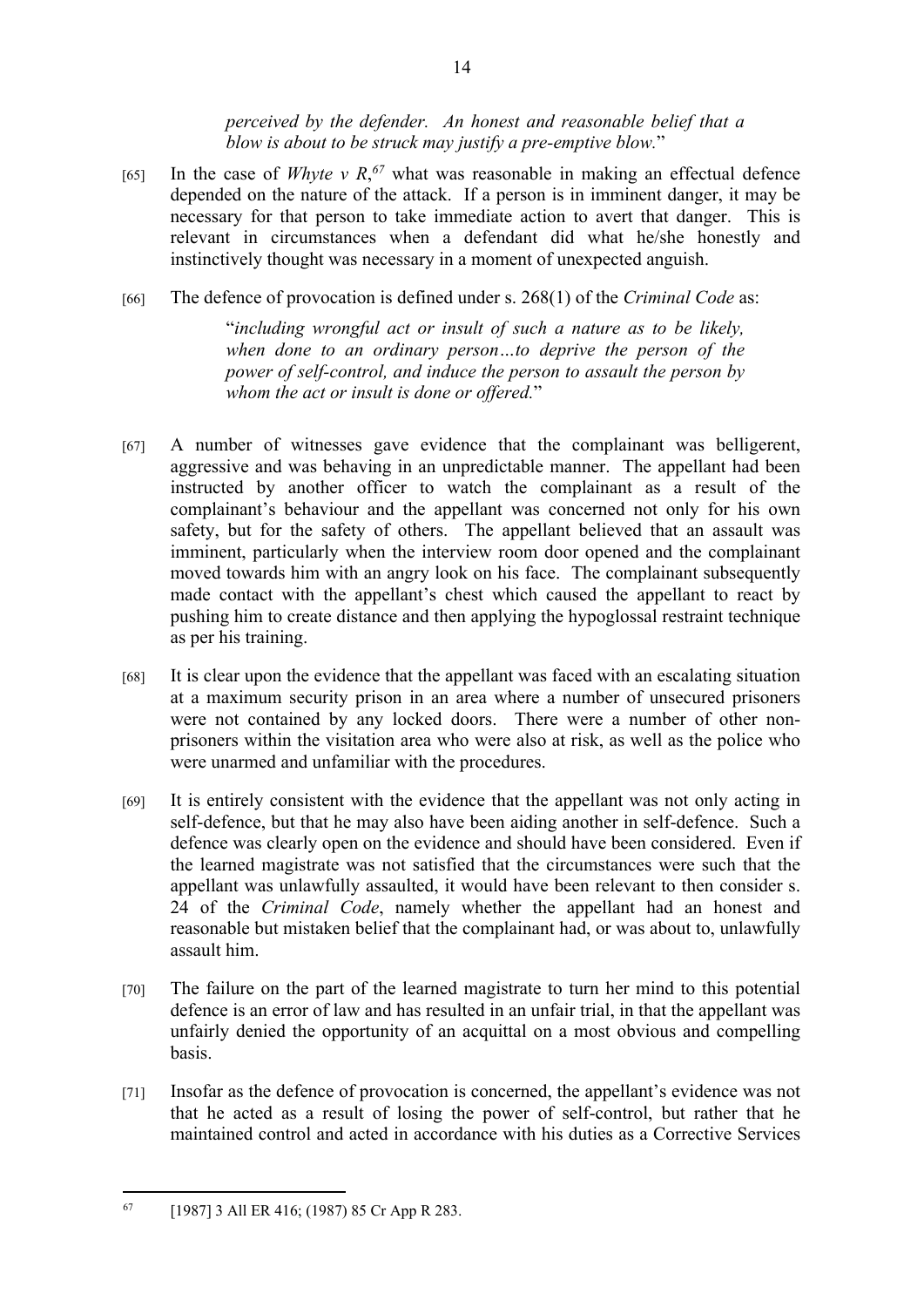officer with the primary purpose of protecting himself and/or the police officers from being assaulted. Given that evidence, the defence of provocation was not open.

# **The learned magistrate erred in applying the discussion of s. 31(1)(d)(ii) in** *R v Lentini* **[2018] QCA 299 to the interpretation of**  *reasonably necessary force* **pursuant to s 143 of the** *Corrective Services Act* **2006.**

- [72] The learned magistrate considered the general principles of s.  $31(1)(d)(ii)$  which were applied in *R v Lentini*<sup>68</sup>. Her Honour considered the general assessment of the overall principle relevant and helpful<sup>69</sup> and referred to the case immediately before delivering her verdict.
- [73] It has been submitted that the learned magistrate however did not correctly apply the discussion of that section as referred to in that case, and the respondent has agreed with that submission.
- [74] The magistrate concluded that although the appellant had a subjective view that the complainant was going to assault him, there was no evidentiary basis for this to be a reasonable belief.<sup>70</sup> Although her Honour did not consider the belief to be reasonable, she did not consider if the appellant's belief was mistaken, which she was required to do consistent with the statements of Sofronoff P in *Lentini*:
	- "*[44] What is reasonable depends upon the situation of the appellant herself. The reasonableness of her belief is to be judged according to what the appellant knew to be the facts, or reasonably believed to be the facts, at the time. Her grounds of belief might be mistaken but, provided that the appellant's belief in the existence of those grounds was itself reasonable in the circumstances, and provided that those grounds reasonably supported her mistaken belief, the provision will be engaged. If that were not the meaning of s. 31(1)(d)(ii), then in any case s. 24 of the Criminal Code would achieve the same result.*"
- [75] The failure of the learned magistrate to direct herself as to the basis of the appellant's belief was a mistake at law and one which deprived the appellant of a reasonable chance of acquittal.

## **The learned magistrate erred in finding that the prosecution had negatived beyond reasonable doubt the excuse in s. 31(1)(a) of the** *Criminal Code* **raised by the defendant.**

[76] It has further been submitted by both parties that the learned magistrate did not consider the potential defence which arises as a result of the provision of s. 31(1)(a) of the *Criminal Code* being considered in conjunction with the provisions of s. 143 of the *Corrective Services Act 2006.* 

<sup>68</sup> *R v Lentini* [2018] QCA 299, [42] – [46].

 $^{69}$  Day 5, Page 3, ll 22 – 37.<br>
Decision Page 12, ll 11

Decision, Page 12, ll  $11 - 14$ .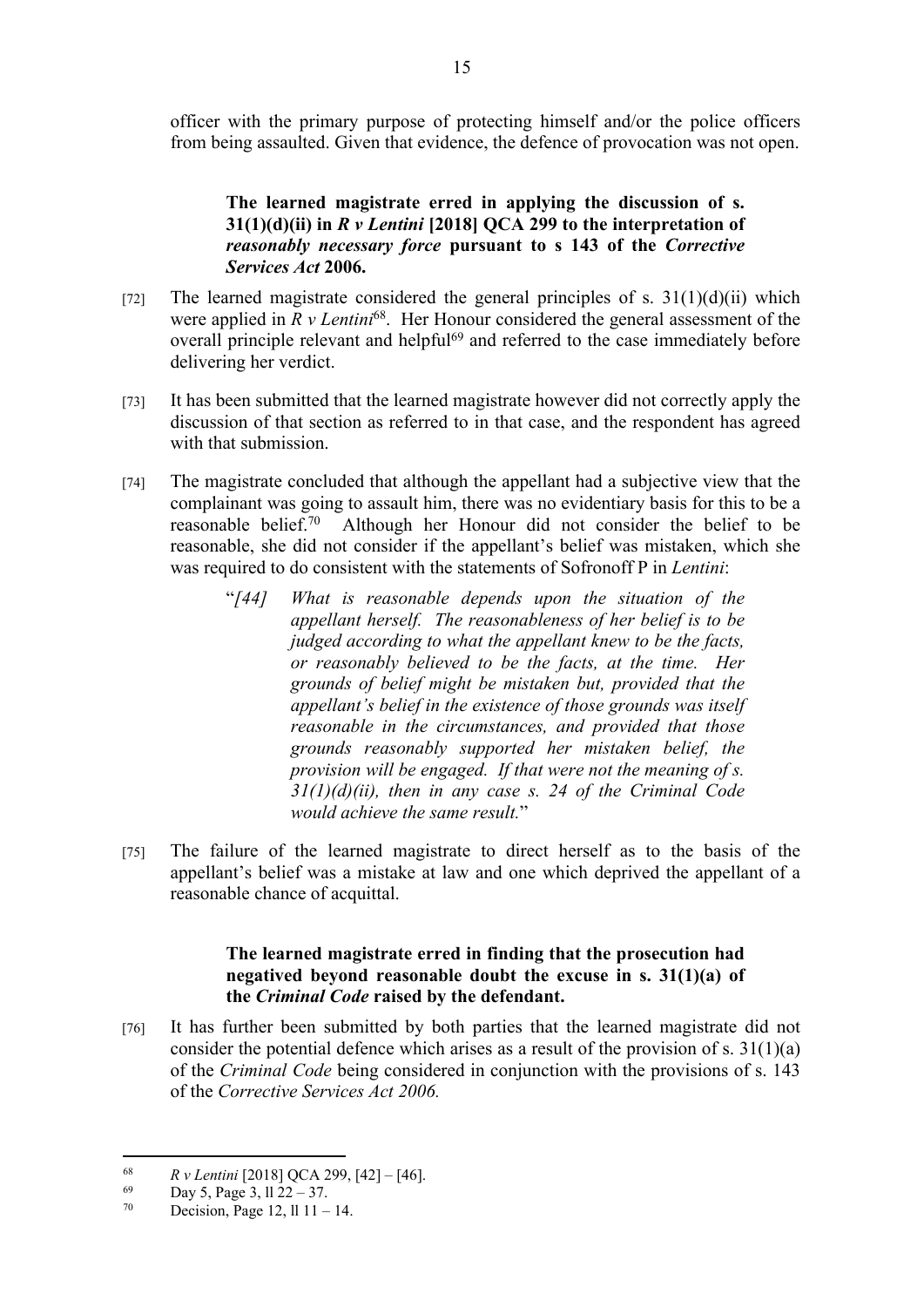- [77] Section 31(1)(a) excuses criminal liability where the act occurs in the execution of the law.
- [78] The learned magistrate concluded that the appellant had a subjective view that the complainant was going to assault him, but she rejected the possibility that such an assault was occurring as she concluded that the complainant's hands remained by his side. Her Honour considered the complainant's behaviour to be "*ill-mannered and anti-social…a minor breach of custodial behaviour at most.*" 71
- [79] The learned magistrate therefore found that the appellant's use of force was not reasonably necessary to prevent any offence and was not authorised or justified by law. In fact at page 12 of the Decision, the learned magistrate stated that as there was no assault by the complainant, it was not relevant to consider the *Corrective Services Act*.
- [80] Both parties submit that the learned magistrate erred in dismissing the application of the *Corrective Services Act* by virtue of a conclusion that no assault had occurred.
- [81] Section 143 of the *Corrective Services Act* allows the use of reasonable force and states the following:

## "**Section 143 Authority to use reasonable force**

- *(1) A corrective services officer may use force, other than lethal force, that is reasonably necessary to—*
	- *(a) compel compliance with an order given or applying to a prisoner; or*
	- *(b) restrain a prisoner who is attempting or preparing to commit an offence against an act or a breach of discipline; or*
	- *(c) restrain a prisoner who was committing an offence against an Act or breach of discipline;*
- *...*
- *(2) The corrective services officer may use the force only if the officer:*
	- *(a) reasonably believes the act or omission permitting the use of force cannot be stopped in another way; and*
	- *(b) gives a clear warning of the intention to use force if the act or omission does not stop; and*
	- *(c) gives sufficient time for the warning to be observed; and*
	- *(d) attempts to use the force in a way that is unlikely to cause death or grievous bodily harm.*
- *(3) However the Corrective Services officer need not comply with subsection (2)(b) or (c) if doing so would create a risk of injury to:*
	- *(a) the officer; or*
	- *(b) someone other than the person who was committing the act or omission*

<sup>71</sup> Decision, Page 11,  $11 \, 31 - 33$ .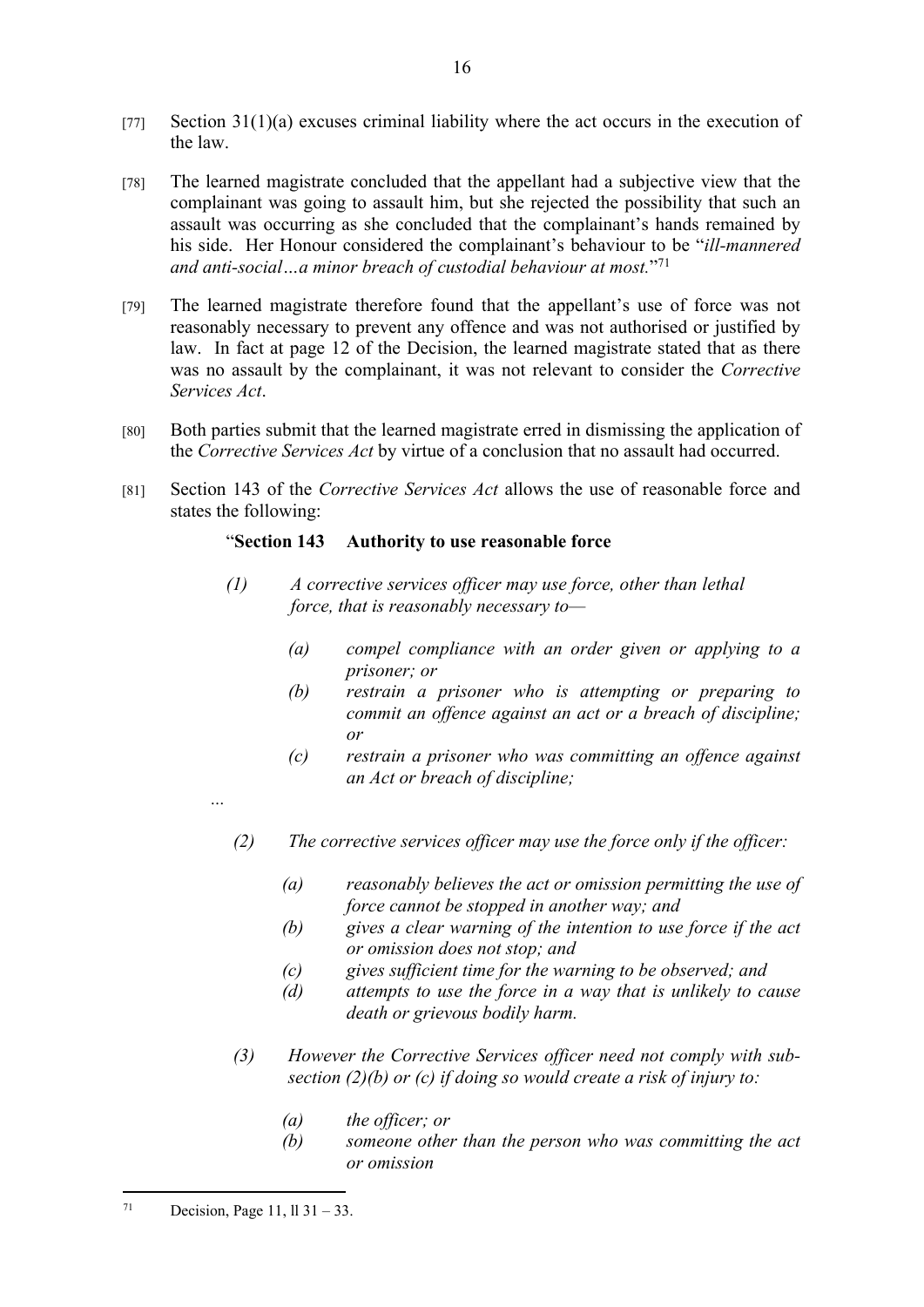- [82] This section permits the reasonable use of force by an officer in circumstances where a prisoner is committing an offence against the *Act* or a breach of discipline. Breaches of discipline are defined under s. 5 of the *Corrective Services Regulation*. The *Regulations* provide circumstances which may be considered a breach of discipline, for example:
	- *(h) a prisoner who uses abusive or threatening language; or*
	- *(i) a prisoner who attempts to act or acts in a way that is contrary to the security or good order of the prison is also breaching discipline.*
- [83] Such breaches may give rise to an officer using reasonable force necessary in the circumstances. By failing to have regard to the appropriate legislation the learned magistrate did not have appropriate regard to the security and good order of the prison. In making this decision, the learned magistrate rejected Mr Speck's evidence to the appropriateness of using the hypoglossal restraint technique. Her Honour failed to consider the location of the interview room being less than 10 metres from various members of the public and unrestrained prisoners.
- [84] It is submitted by both parties that in circumstances where the complainant was generally aggressive and confronted the appellant in a small space, it was reasonable for the appellant to be unsure as to what the complainant intended to do next. The appellant said that the complainant hit him in the chest with either his shoulder or chest which caused him to then push the complainant backwards and use the hypoglossal pain compliance technique as he was trained to do. The parties submit that the learned magistrate failed to appropriately consider this use of force being reasonable and necessary to compel compliance and to restrain the complainant as permitted by the *Corrective Services Act*.
- [85] I agree with that submission. The failure of the learned magistrate to consider this potential defence was an error in law and one that denied the appellant the very reasonable prospect of an acquittal.

#### **The learned magistrate misconceived the effect of the evidence of Senior Constables Cussh and Wells and then wrongly found that:**

- **(a) their evidence was inconsistent with the evidence of the defendant; and**
- **(b) their evidence meant that the complainant posed no threat of harm to the defendant.**
- [86] The learned magistrate considered the evidence of Senior Constables Wells and Cussh to be credible and independent. When summarising their evidence she repeated that the officers did not feel personally threatened by the complainant's behaviour, however failed to raise other crucial pieces of their evidence.
- [87] The learned magistrate did not consider the relevance of Senior Constable Wells' testimony that she "*wanted to get* [the interview with Mr Long] *over and done with because of his behaviour.*" The learned magistrate also failed to have regard to

*…*"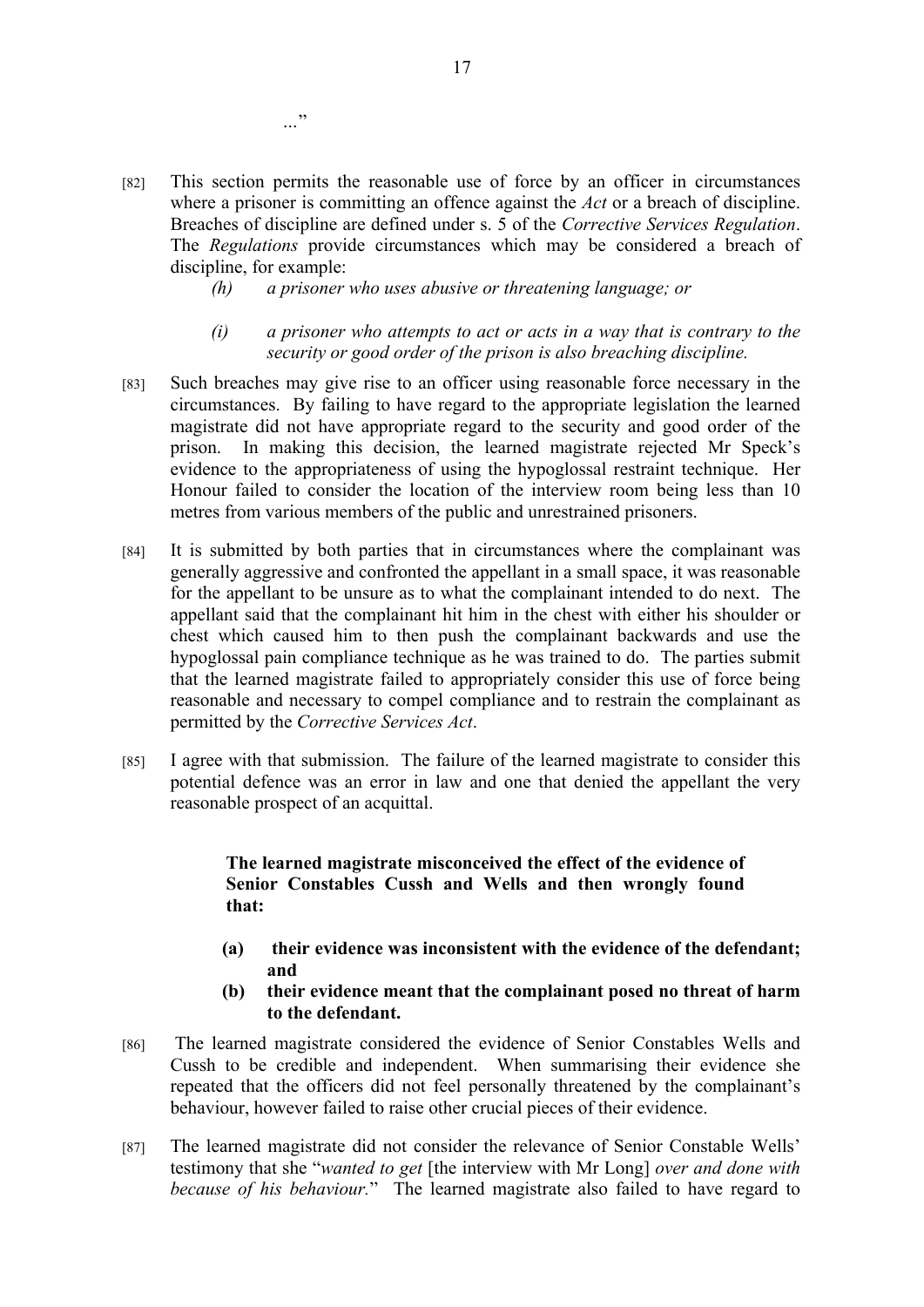Senior Constable Wells' evidence that she observed the complainant moving his arms a lot throughout the interview or that the complainant's unpredictable behaviour caused her to check that the appellant was standing at the door.<sup>72</sup> The learned magistrate did not appropriately refer to Senior Constable Cussh's evidence that the complainant had "*become rapidly aggressive*", raised his voice to a yell and became red in the face.

- [88] In relation to this ground of appeal, it is also relevant to note that the learned magistrate did not appear to have regard to the fact that the appellant knew that prisoners were required to keep their hands in full view on top of the table during interviews such as this, and that prisoners were not allowed to leave an interview room of their own volition.
- [89] In my view the evidence of the police officers was not consistent with the evidence of the complainant. In fact, the police officers' evidence is consistent with the evidence of the defendant in important and relevant respects. The evidence of all three witnesses was compelling and unambiguously demonstrated that the complainant did pose a threat of harm to the appellant and/or others.

# **The learned magistrate erred in wrongly applying the evidence of Mr Speck in finding that there were use of force alternatives available to the defendant and that the force used by the defendant was not reasonably necessary**

- [90] The learned magistrate considered Mr Speck's evidence to be honest, informative, truthful and forthright. She nevertheless only relied on a small extract of his evidence which generally outlined techniques for handling prisoners. Both parties submit however that her Honour did not appropriately consider the entirety of Mr Speck's evidence which was relevant to the issues at hand.
- [91] Mr Speck gave evidence regarding the layout of the prison. He referred to the interview room where the complainant was speaking with police. Approximately three metres away from the interview rooms is an unsecured door which opens to a chute waiting area. The chute leads to the back entrance of the general visitation area.<sup>73</sup> There can be up to 40 unsecured/unrestrained prisoners waiting for visitation. Mr Speck recalled that prisoners were in the chute when he responded to the code yellow (relating to this incident).<sup>74</sup>
- [92] Mr Speck discussed issues relating to security and order of the visitation area. In order to appropriately convey these issues, it was necessary to elaborate on the layout and pedestrian traffic in the visitation area. He explained that next to the rear entrance to visitation is the rear entrance to the non-contact booth. Directly next to the non-contact booth is the primary "*move and control*" station for that specific area, it being referred to as "*Central One*". Opposite Central One is a gate to an oval which holds up to 50 prisoners. Next to the gate is a gate to a non-custodial area which is staffed by numerous civilians. On the other side of the movement and control area is the door to the administration area. That area constitutes the highest pedestrian traffic in the entire centre. Mr Speck stated that any person that comes to

 $\frac{72}{73}$  Day 2, Page 28, 11 38 – 40.

 $73$  Day 3, Page 82, ll 5 – 11.<br>  $74$  Day 3, Page 85, ll 33, 46

Day 3, Page 85, ll  $33 - 46$ .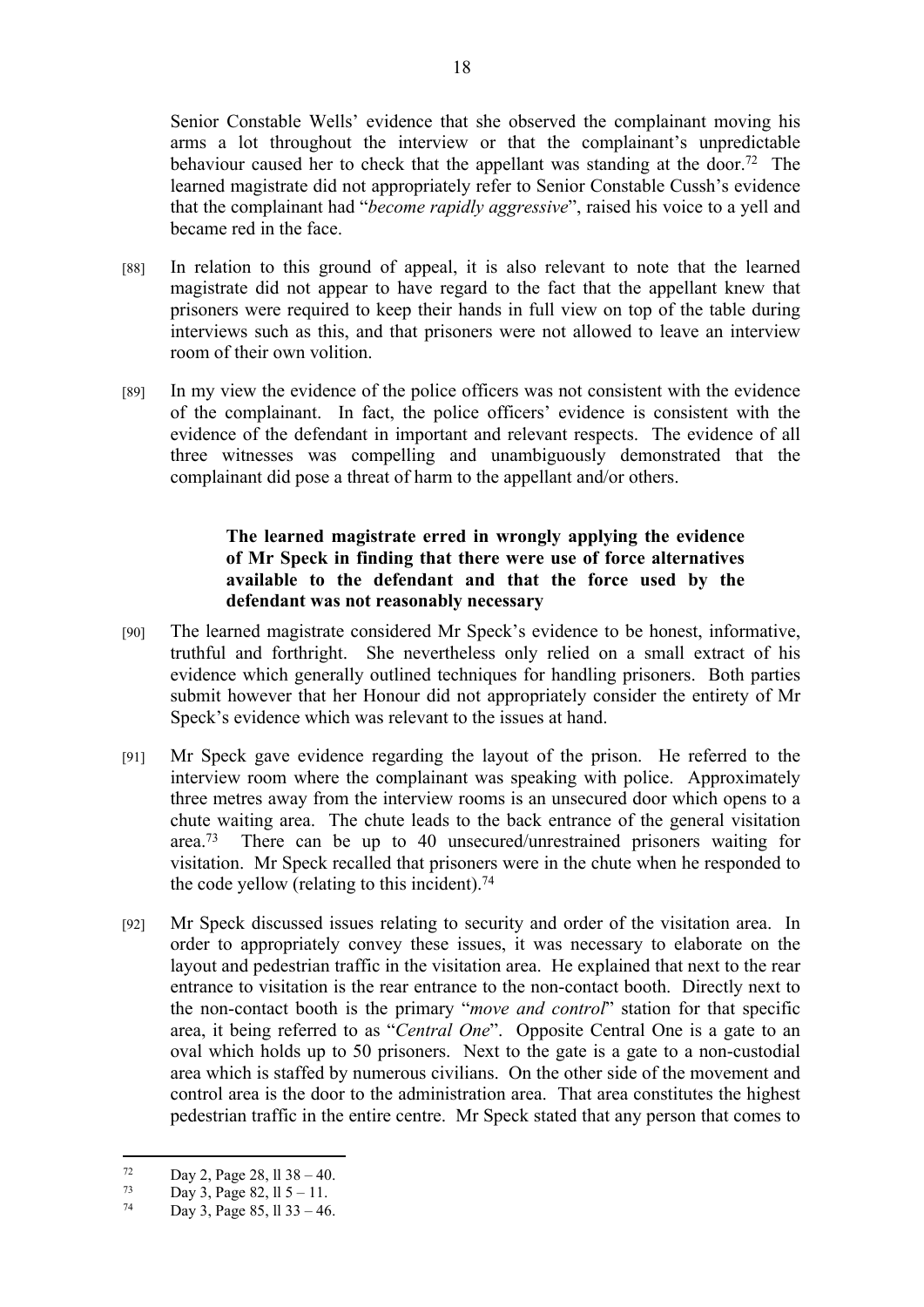the prison (including non-prisoners) has to go through that area.<sup>75</sup> Mr Speck stated that the visitation area, which was under 10 metres away from the interview rooms, was a "*major thoroughfare*", and can have up to 100 prisoners at the gate or walking past, which cannot be controlled.<sup>76</sup>

- [93] Mr Speck explained that the hallway outside the interview room could have a range of persons passing through to the chute.<sup>77</sup> He explained this area of the prison was problematic as it lacked "*optimal control*" and had large numbers of unsecured prisoners.<sup>78</sup> By lacking control there is a risk that prisoners may involve themselves in the code in order to assist the prisoner who was the subject of the code.<sup>79</sup> Mr Speck stated that it was his concern and his experience that any issue between a guard and a prisoner can quickly escalate to multiple risks if other prisoners involve themselves.<sup>80</sup>
- [94] Mr Speck referred to gaining control of prisoners with pain management compliance techniques. He considered pain compliance was warranted or required to maintain the security and good order of the prison. He agreed it was appropriate to apply the technique to have a prisoner comply with a direction or to prevent the prisoner from doing something which concerned an officer.<sup>81</sup>
- [95] In cross-examination, Mr Speck was asked if he has applied the hypoglossal technique from the front of a prisoner. He said it is an approach he has taken and would encourage others to take, particularly in confined spaces.
- [96] Mr Speck referred to the continuum of compliance and necessity of force. He stated that if there was enough time, the officer could make a declaration that they intended to use force.<sup>82</sup> Mr Speck stated that the application of pain compliance to a prisoner is utterly subjective to the officer in the situation, elaborating:

"*you alone and nobody else…in the area can make the decision for you, and if you make the decision that you've reached a point where…you need compliance, and the only way you're going to get compliance from that prisoner in those circumstances, based on all the circumstances in your purview, then yeah, that's the technique you'd use...You wouldn't want to grapple with most of the prisoners…you'd want to use the most effective technique.*" 83

[97] In re-examination it was put to Mr Speck that he was not recommending "*ramming somebody's head against a brick wall*" when applying the hypoglossal technique. Mr Speck responded that the technique is not a neat application, and that the officer would be pushing at the head and if it is not working the officer is "*just holding an praying*".<sup>84</sup>

 $\frac{75}{76}$  Day 3, Page 86, 11 33 – 47.

 $\frac{76}{77}$  Day 3, Page 87, 11 3 – 10.

<sup>77</sup> Day 3, Page 88, 11 3 – 20.

 $\frac{78}{79}$  Day 3, Page 88, 11 9 – 25; Page 89, 11 20 – 22.

 $\frac{79}{80}$  Day 3, Page 89, 11 20 – 29.

<sup>80</sup> Day 3, Page 89, 11 33 – 44.

<sup>&</sup>lt;sup>81</sup> Day 3, Page 95, ll 37 – 47.

<sup>&</sup>lt;sup>82</sup> Day 3, Page 96,  $11 \t2 - 7$ .<br><sup>83</sup> Day 3, Page 96,  $11 \t21 - 3$ 

<sup>&</sup>lt;sup>83</sup> Day 3, Page 96, ll 21 – 30.<br><sup>84</sup> Day 3, Page 106, ll 27, 25

Day 3, Page 106, ll 27 – 35.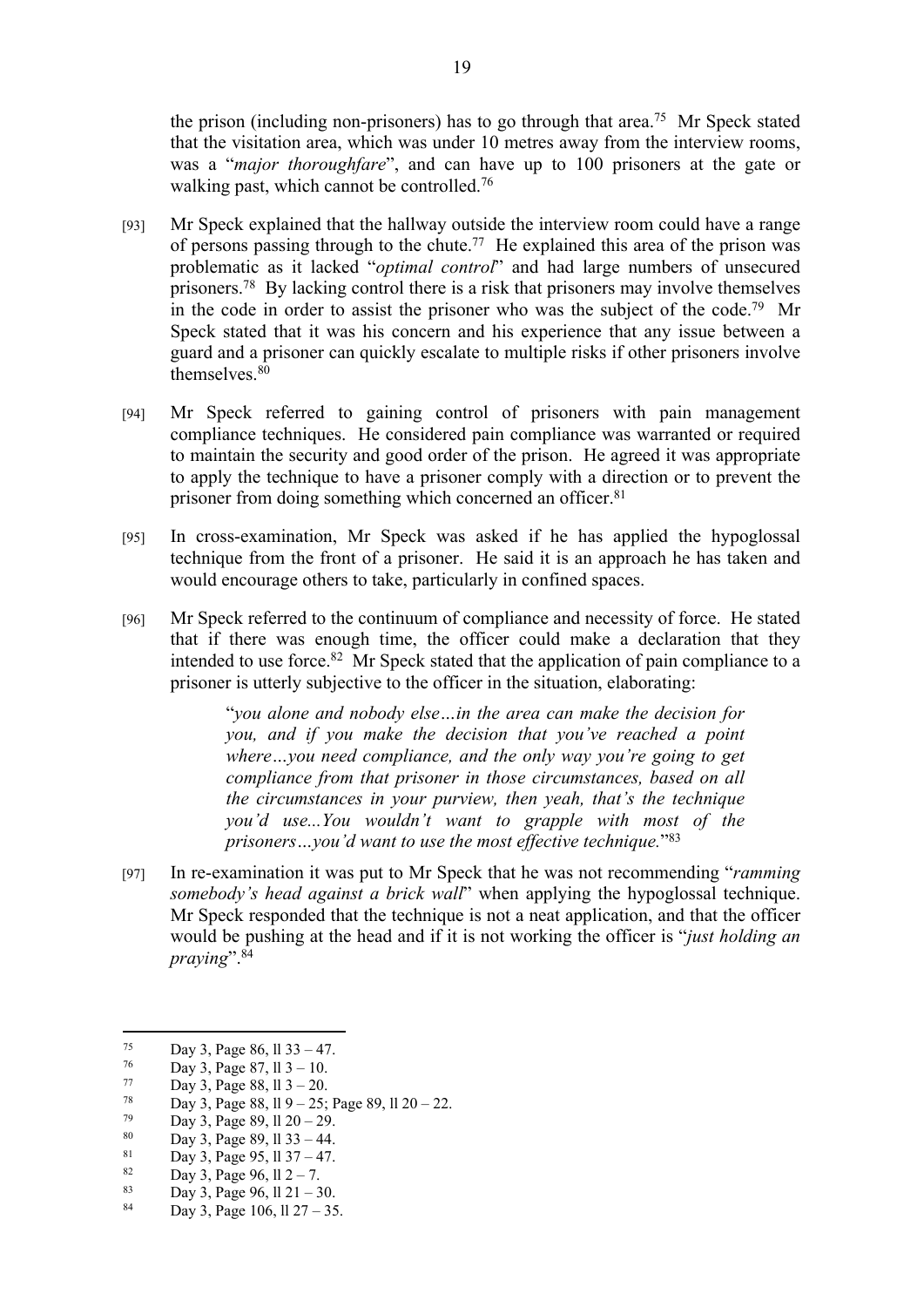- [98] In re-examination the prosecution asked Mr Speck what the lowest level of compliance that could be used in relation to an unruly prisoner would be. Mr Speck said that the officer could ignore them, followed by verbally setting expectations. The prosecutor then asked, "*If you had all the time in the world to deal with a person what would your next level up be*?"<sup>85</sup> Mr Speck responded and went through various alternatives in circumstances where officers had "*all the time in the world*". I note that this was the part of Mr Speck's evidence that was quoted by the learned magistrate at page 8 of her decision.
- [99] The learned magistrate's reliance on the availability of alternative techniques as suggested by Mr Speck in circumstances where officers "*had all the time in the world*" was not appropriate to the circumstances that presented themselves in this matter. Mr Speck gave extensive evidence in relation to the dangers of the area of the prison at, and near, where the incident occurred. He further considered that pain compliance to the hypoglossal was recommended in such circumstances where an officer needed immediate compliance with minimal risk.

## **The learned magistrate erred in relying on evidence of Senior Constables Cussh and Wells to make findings about the procedures at Woodford Correctional Centre when that evidence was inconsistent with the evidence of all the witnesses who were Correctional Services officers.**

- [100] This ground of appeal relates to the evidence that the complainant left the interview room unescorted. The learned magistrate was correct in concluding that there could be no criticism of the complainant leaving the interview room when directed to do so by a police officer. But that was not the point of the evidence. Her Honour failed to consider that it was required procedure for a prisoner to wait for a Corrective Services officer and that the appellant was unaware that Senior Constable Cussh had opened the door and told the complainant to leave.
- [101] Such evidence was directly relevant to the situation as it presented itself to the appellant at that time and to the basis of his stated belief.

# **The learned magistrate erred in disregarding the evidence of the defendant.**

- [102] The learned magistrate rejected the evidence of the appellant and found that he was not honest, truthful or reliable. At page 10 of the decision her Honour stated that the appellant could have simply asked the complainant to calm down. She considered his application of force to be contrary to his own training. She found that the appellant's evidence was not borne of objective facts, and that his elaborations of the complainant's conduct were confabulations and a failure of his own character.
- [103] Upon my reading of all of the material and viewing all the evidence, in my view the appellant's evidence was consistent with the CCTV footage and the evidence of each witness other than for the evidence of the complainant himself. It follows that there was no proper reason before the court for a rejection of the appellant's evidence.

<sup>85</sup> Day 3, Page 107, ll  $40 - 47$ .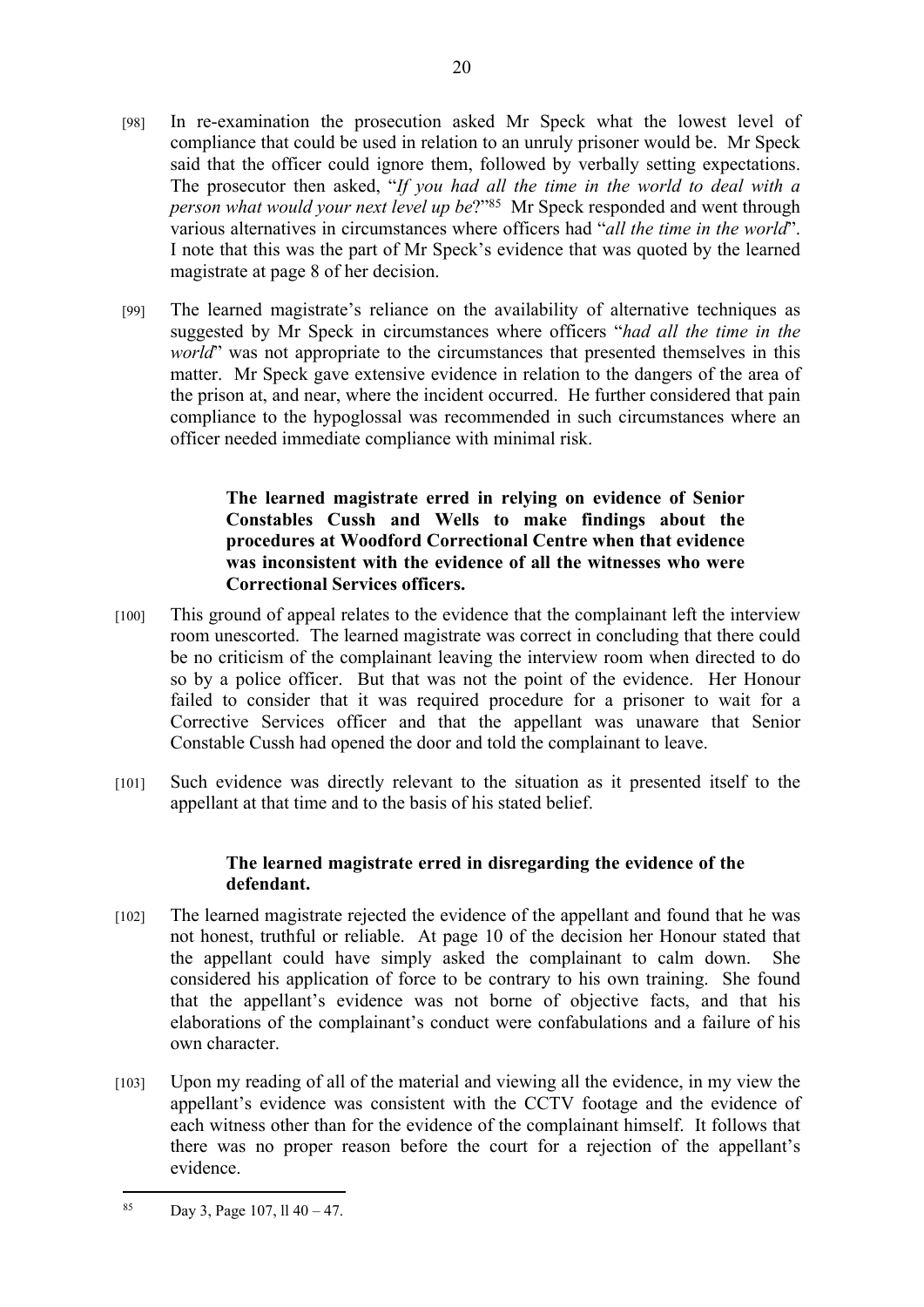**The learned magistrate misconceived the relevance of the evidence that material parts of the CCTV footage of the incident were deleted.**

[104] Both parties submit that the learned magistrate erred in concluding that the deleted portions of the CCTV footage did not affect the case against the appellant. On this point the learned magistrate concluded:

> "*It was suggested by the defence that there was other behaviour of Mr Long which was captured on CCTV footage and made unavailable by its non-collection for this trial. There is no objective evidence of any impropriety in the gathering of relevant evidence in this prosecution. …The suggestion that CCTV footage was not collated which would support Mr Cotter's evidence of Mr Long's behaviour is not in any way supported by the objective evidence of police officers Wells or Cussh…*" 86

[105] In summary, the appellant described the complainant's behaviour in the interview room, which was not captured on the footage as being:

> "*very aggressive…verbally yelling at the officers, swearing at the officers, acting in a…belligerent manner towards the officers…He would turn away from them and start whistling. And then he would come back and give them a verbal spray. He would wave his hands around*."<sup>87</sup>

- [106] The learned magistrate concluded that there was no evidence to support the appellant's evidence of the complainant's behaviour in that regard. Yet, Senior Constable Wells testified that the complainant was "*moving his arms around a fair bit*" (something which was not captured in the footage), and Senior Constable Cussh testified that the complainant became red in the face during the interview, clenched his hands into fists, became rapidly aggressive and raised his voice to a yell. Furthermore, Timothy Smith testified that the complainant occasionally paced the interview room. Again, this was not captured on footage.<sup>88</sup>
- [107] This evidence is entirely consistent with and supportive of the evidence of the appellant. The issue is not whether any impropriety existed in the gathering of the CCTV footage, but rather whether the appellant's evidence is supported by the evidence of other witnesses in the context of the CCTV footage of the incident being incomplete.
- [108] It follows, that I accept that the learned magistrate erred in the way alleged.

#### **Complainant's credibility**

- [109] The respondent has conceded that evidence before the court significantly impacted upon the complainant's credibility and identified the following areas relevant in that regard:
	- (a) the complainant's evidence that he kept his arms by his side when exiting the interview room was contrary to the CCTV footage;

<sup>86</sup> Decision, Page 11 at ll  $18 - 44$ .<br>87 Devide Page 15, 11, 42, 46

<sup>87</sup> Day 4, Page 15, 11 43 – 46.<br>88 Day 2, Page 82, 11 5, 7

Day 2, Page 82,  $11\frac{1}{5} - 7$ .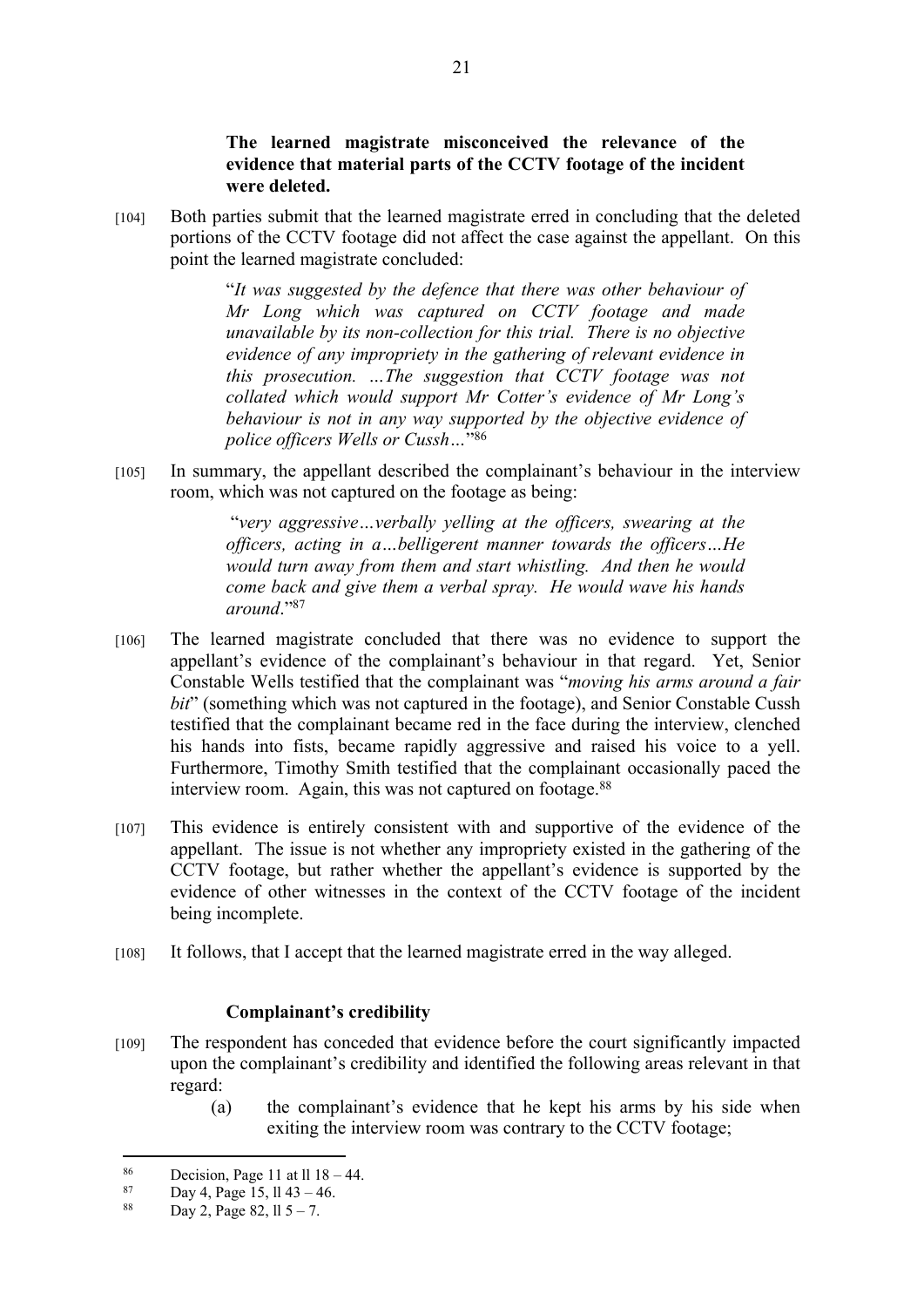- (b) the complainant's evidence that he was standing half a metre from the appellant was contrary to the CCTV footage;
- (c) the complainant's denial that he resisted the appellant was contrary to the evidence of Mr Smith and the appellant;
- (d) the complainant's evidence of his alleged injuries were contrary to the evidence of the treating doctor;
- (e) the complainant's denial of ever acting in a way that was aggressive or abusive during the interview with police was contrary to the evidence of police officers Cussh and Wells, the prison psychologist, Ms Cunliffe and prison officers Smith and Cotter;
- (f) the complainant's denial of yelling or using a loud voice during the interview with police was contrary to the evidence of police officers Cussh and Wells, the prison psychologist, Ms Cunliffe and prison officers Smith and Cotter; and
- (g) the complainant's evidence where he denied offending in relation to previous offences despite having pleaded guilty to such offences.
- [110] The respondent has conceded that the complainant gave evidence which clearly attempted to minimise his own wrongdoing in the subject incident and that his overall credibility should have been significantly affected as a consequence.
- [111] The final ground of appeal alleges that the learned magistrate intruded unreasonably into the adversarial arena of the trial such that an unfair trial resulted.
- [112] Given my conclusions in relation to the other grounds of appeal however, I do not need to consider this ground. Whilst the ground was conceded by the respondent, it is not one which would result in a verdict of not guilty being entered by this Court. It, at best, could only result in the matter being remitted to the Magistrates Court for a retrial.

#### **Outcome**

- [113] The respondent has conceded that the setting aside of the guilty verdict and the entry of a verdict of not guilty is the appropriate outcome of this appeal. In fact, the respondent conceded from the bar table that this was a prosecution that, when the law was correctly applied to the appropriate facts, had no reasonable prospects of success and should not have proceeded.
- [114] I agree with that assessment hence the order I made on 24 April 2020.

#### **Costs**

- [115] The appellant seeks an order for costs in relation to the proceedings in the Magistrates Court in the amount of \$7250.00.
- [116] The respondent does not oppose the application.
- [117] Section 225(3) of the *Justices Act* enables this court to exercise any power that could have been exercised by the learned magistrate.
- [118] Accordingly, s. 158 of that Act has application. It provides that upon dismissal of a complaint, the complainant may be ordered to pay such costs as seem just and reasonable.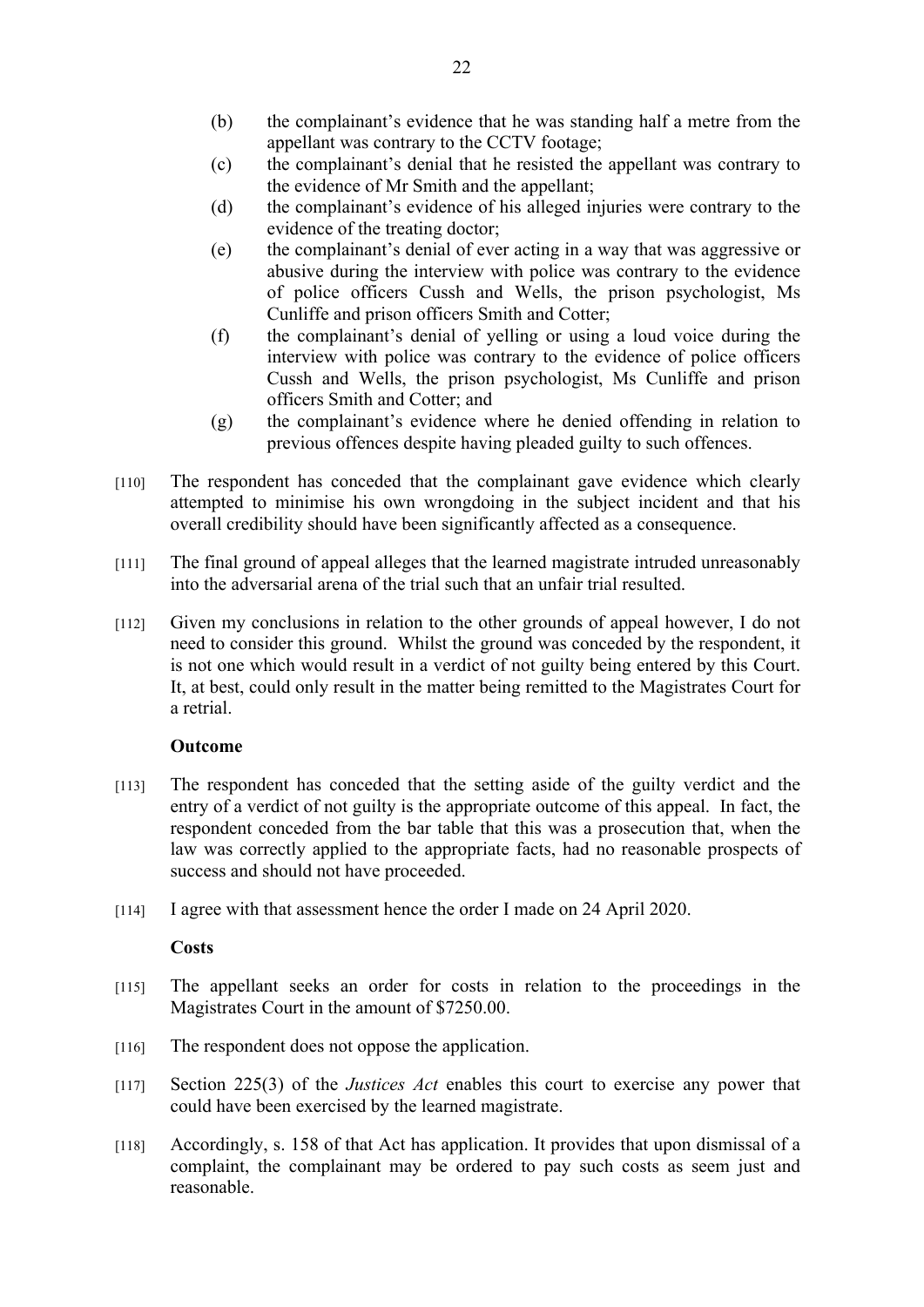- [119] Section 158A sets out matters which may be considered when deciding whether it is proper to make an order for costs.
- [120] Relevantly, the respondent has conceded the following:
	- a. it is questionable whether the proceeding was continued in good faith (s.  $158A(2)(a)$ ;
	- b. there was a clear and persistent failure to take the appropriate steps to obtain relevant evidence (s. 158A(2)(b));
	- c. there was a clear and persistent failure to consider the potential application and merit of relevant excuses and defences, such that the appellants pretrial submission to discontinue the prosecution was rejected;
	- d. the trial ran over a period of five days; and
	- e. upon a proper consideration of the facts and the law, this was a prosecution that had no reasonable prospect of success and should not have proceeded.
- [121] The parties have therefore agreed that costs be awarded to the appellant in the amount as defined in Schedule 2 of the *Justices Regulation*. The breakdown of costs is as follows:

| <b>Mentions:</b>           | 10 August 2018    | \$250.00   |
|----------------------------|-------------------|------------|
|                            | 7 February 2019   | \$250.00   |
|                            | 28 February 2019  | \$250.00   |
|                            | 11 April 2019     | \$250.00   |
|                            | 8 May 2019        | \$250.00   |
|                            | 19 June 2019      | \$250.00   |
|                            | 7 August 2019     | \$250.00   |
| <b>Directions Hearing:</b> | 19 November 2018  | \$250.00   |
| <b>Trial:</b>              | 10 September 2019 | \$1,500.00 |
|                            | 11 September 2019 | \$875.00   |
|                            | 13 September 2019 | \$875.00   |
|                            | 17 October 2019   | \$875.00   |
|                            | 18 October 2019   | \$875.00   |
| Judgement/Verdict:         | 7 November 2019   | \$250.00   |
|                            | <b>TOTAL</b>      | \$7,250.00 |